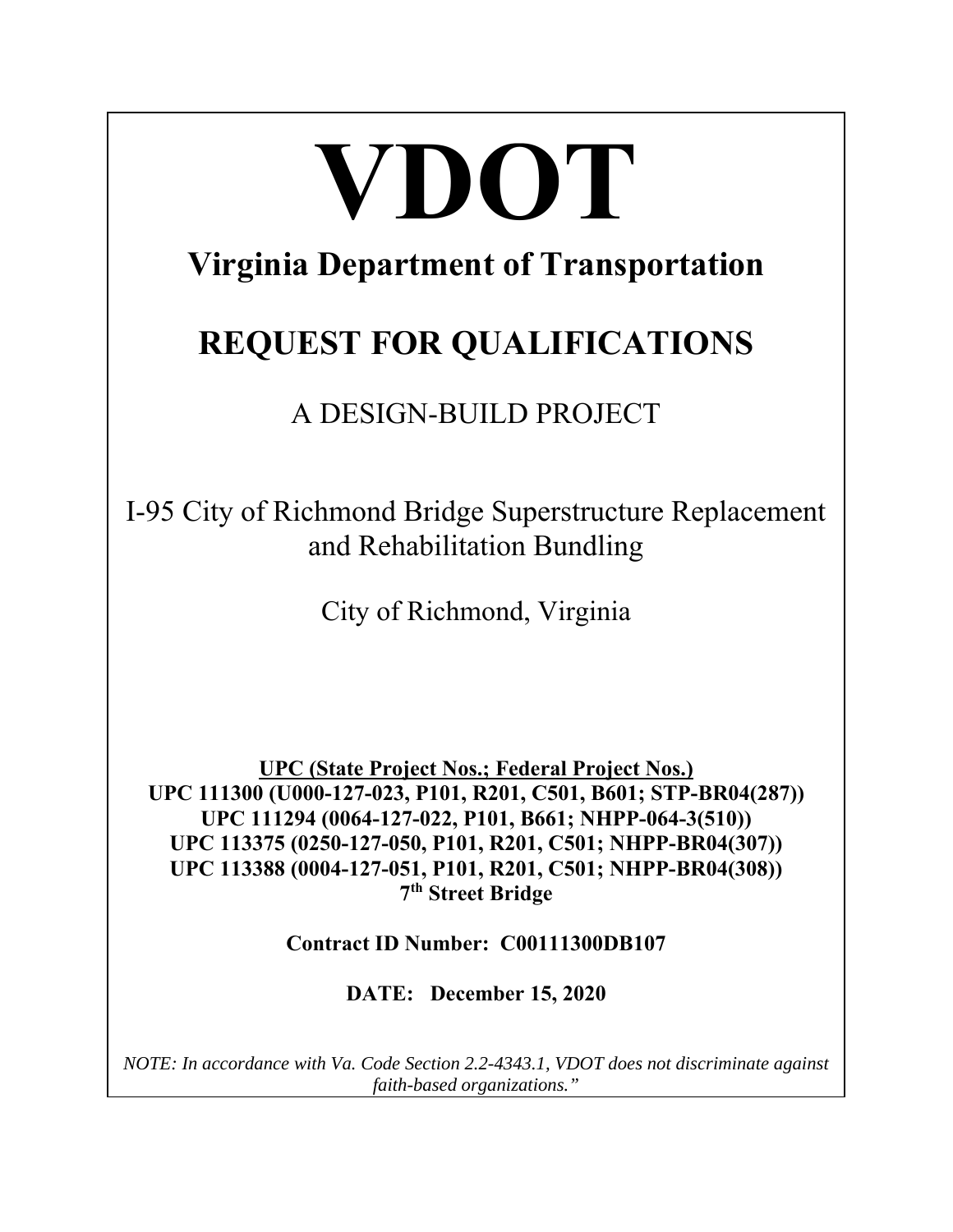# **TABLE OF CONTENTS**

| 1.0  |                                                                |  |
|------|----------------------------------------------------------------|--|
| 2.0  |                                                                |  |
| 2.1  |                                                                |  |
| 2.2  |                                                                |  |
| 2.3  |                                                                |  |
| 2.4  |                                                                |  |
| 2.5  |                                                                |  |
| 2.6  |                                                                |  |
| 2.7  |                                                                |  |
| 2.8  |                                                                |  |
| 2.9  |                                                                |  |
| 2.10 | Acknowledgment of Receipt of RFQ, Revisions, and/or Addenda  8 |  |
| 3.0  |                                                                |  |
| 3.1  |                                                                |  |
| 3.2  |                                                                |  |
| 3.3  |                                                                |  |
| 3.4  |                                                                |  |
| 3.5  |                                                                |  |
| 4.0  | EVALUATION OF THE STATEMENTS OF QUALIFICATIONS  16             |  |
| 4.1  |                                                                |  |
| 5.0  | STATEMENT OF QUALIFICATIONS SUBMITTAL REQUIREMENTS 17          |  |
| 5.1  |                                                                |  |
| 5.2  |                                                                |  |
| 6.0  |                                                                |  |
| 7.0  |                                                                |  |
| 7.1  |                                                                |  |
| 7.2  |                                                                |  |
| 8.0  |                                                                |  |
| 9.0  |                                                                |  |
| 10.0 |                                                                |  |
| 11.0 |                                                                |  |
| 11.1 |                                                                |  |
| 11.2 |                                                                |  |
| 11.3 |                                                                |  |
| 11.4 |                                                                |  |
| 11.5 |                                                                |  |
| 12.0 |                                                                |  |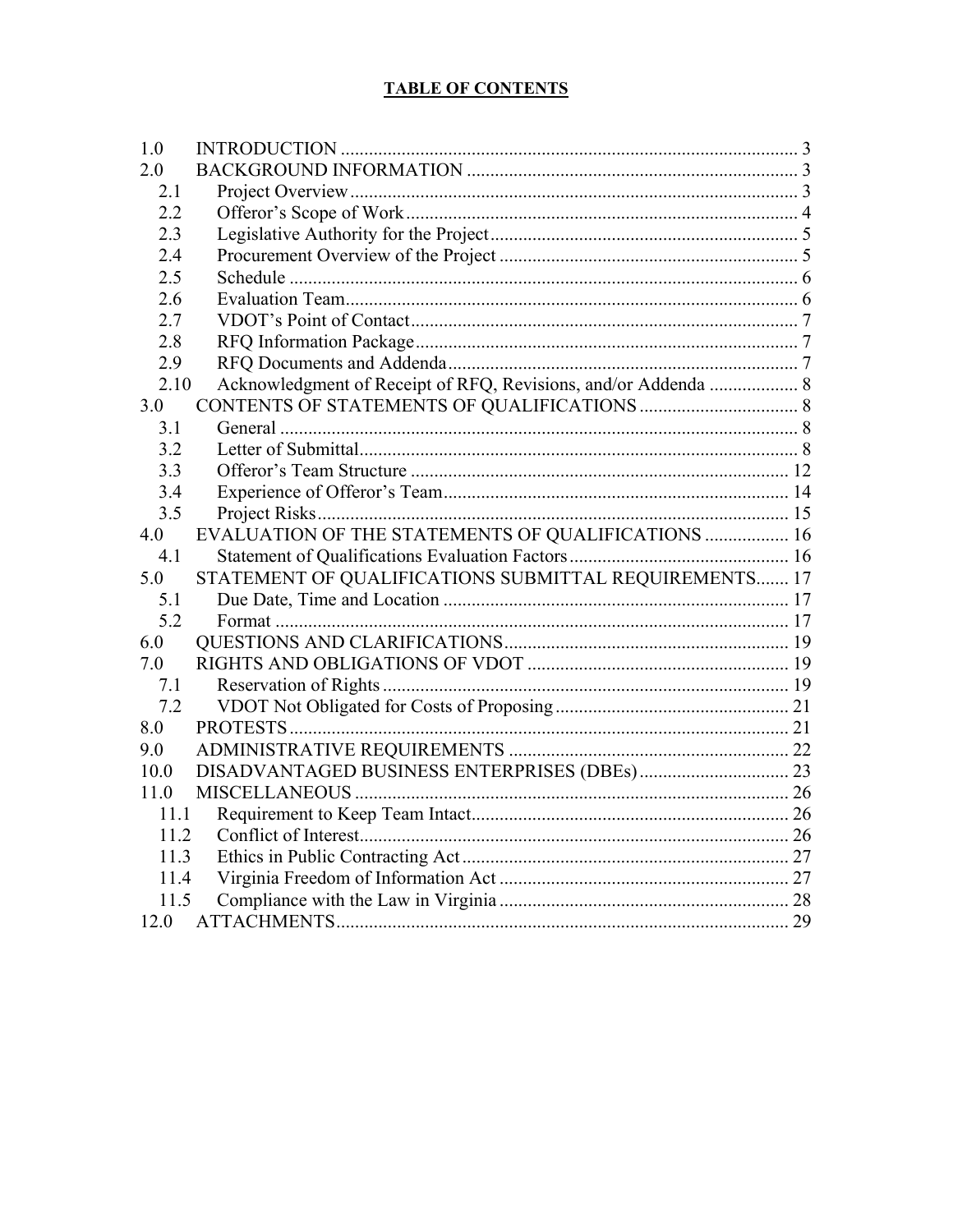## **1.0 INTRODUCTION**

The Virginia Department of Transportation (VDOT) submits this Request for Qualifications (RFQ) to solicit Statements of Qualifications (SOQs) from those entities (Offerors) interested in contracting to serve as the Design-Builder for the I-95 City of Richmond Bridge Rehab Bundling (Project). The purpose of this RFQ is to solicit information that will enable VDOT to determine which Offerors: (a) are best qualified to successfully execute the design and construction of the Project; and (b) will be invited to submit proposals in response to VDOT's Request for Proposals (RFP).

Offeror's SOQs will be rated and scored by a VDOT Evaluation Team based upon the evaluation criteria established in this RFQ and in accordance with the Design-Build Evaluation Guidelines, revised September 2019. A copy of the same may be found at *http://www.virginiadot.org/business/design-build.asp*.

Offeror's SOQs must meet all requirements established by this RFQ. Requirements of this RFQ generally will use the words "shall", "will", or "must" (or equivalent terms) to identify a required item that must be submitted with an Offeror's SOQ. Failure to meet an RFQ requirement may render an Offeror's SOQ non-responsive while the extent to which an Offeror meets or exceeds evaluation criteria will be rated by the VDOT Evaluation Team and be reflective of the VDOT Evaluation Team's scoring (in their sole discretion) of Offeror's SOQs.

## **2.0 BACKGROUND INFORMATION**

#### **2.1 Project Overview**

The Richmond Bridge Rehabilitation Bundle includes five bridges over I-95 in the City of Richmond: 1st Street Bridge (Federal Id. 21282) under UPC 111300, 4th Street Bridge (Federal Id. 21284) under UPC 113388, 5th Street Bridge (Federal Id. 21287) under UPC 111294, 7th Street Bridge (Federal Id.. 21289) with UPC to be determined, and Broad Street Bridge (Federal Id. 21569) under UPC 113375. These five bridges are currently designated as structurally deficient (SD) having a minimum General Condition Rating of 4.

The proposed project will replace the bridge superstructures, not only to eliminate the structural deficiencies, but also to increase vertical clearance to 15 feet minimum at each bridge. The width and length of the bridges will not be increased as part of this project. Minor substructure repairs will be performed on these structures. The proposed repairs include, but are not limited to, the following:

- Pier seat and abutment modifications, repairs and corrosion mitigation
- Pier cap removal and reconstruction
- Pier concrete spall/crack repair and corrosion mitigation
- Reduced beam sizes
- Pedestrian fencing & architectural treatments
- Removal and relocation of existing bridge mounted signs
- Reconstruction of approach slabs and minor roadway approach work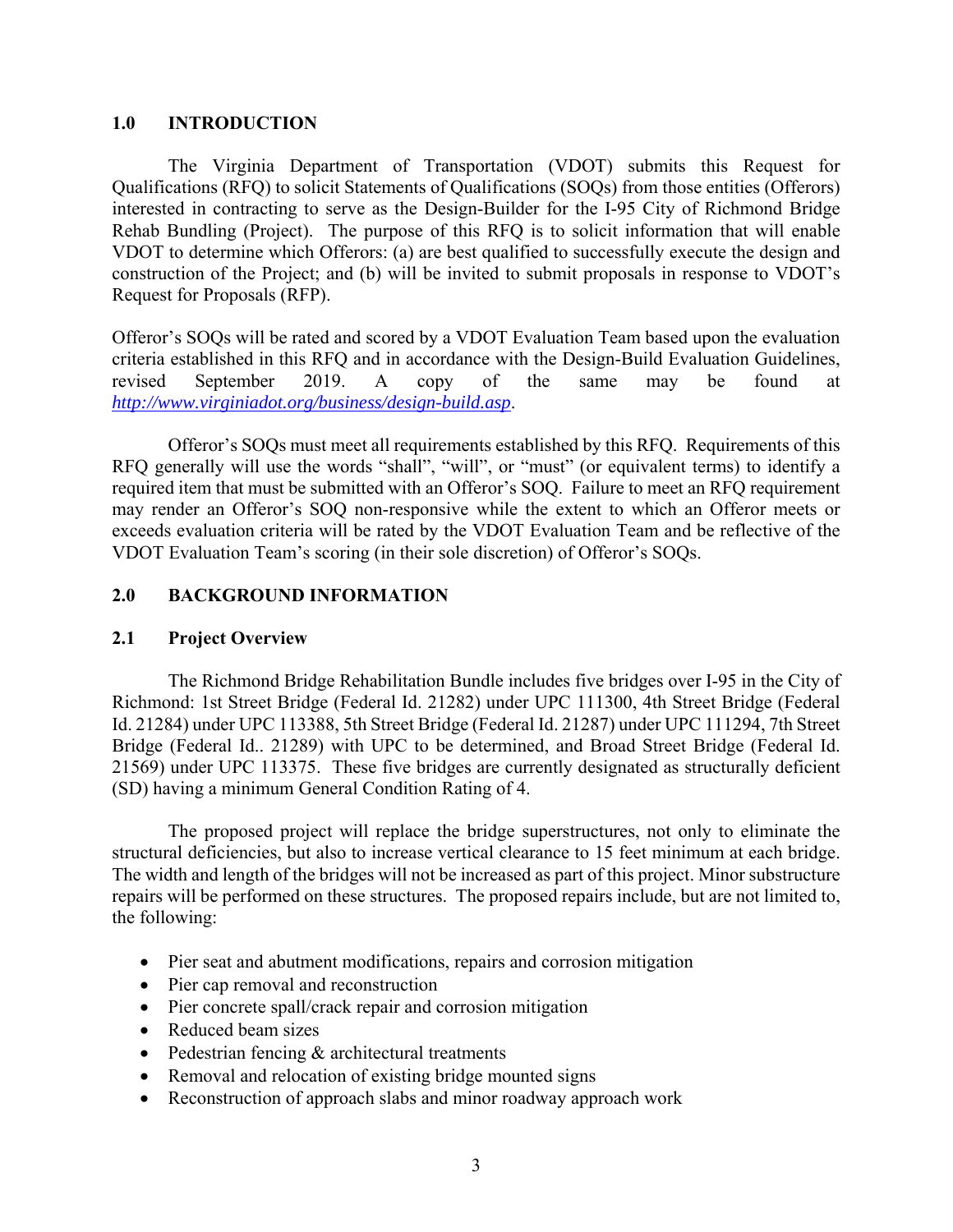Utility work to remove and reset active assets currently on structures

VDOT's current estimated contract value for this Project is approximately \$37,000,000. The estimated contract value includes the Design-Builder's costs for design, right-of-way, utility relocation, construction, Design-Build risk, QA/ QC, and contract administration.

# **2.2 Offeror's Scope of Work**

The scope of work to be undertaken by the Design-Builder under the design-build contract for this Project will be identified in the RFP. This work includes, among other things, all work required to support the design and construction of:

- Survey
- Developing and completing the design
- Acquiring the necessary environmental permits
- Acquiring rights of way
- Coordinating and performing, or causing to be performed, required utility relocations, additions, and adjustments
- Roadway construction
- Milling and overlaying and/or building up of existing pavement
- Bridge demolition and bridge construction
- Guardrail/barrier
- Signs, sign structures, and foundations
- Traffic signal modifications
- Overhead signs structures and other traffic control measures
- Intelligent Transportation System (ITS) components including Closed Circuit Television (CCTV) Cameras, and Fiber Optic Communications (COMM) Infrastructure
- Lighting
- Traffic maintenance and management during all phases of construction
- Pavement markers and markings
- Storm drainage
- Storm water management facilities
- Quality Assurance and Quality Control for design and construction
- Stakeholder coordination and public outreach
- Overall Project management and coordination with other active construction projects in the vicinity.

Offerors should note that all work performed on this Project shall be completed using English Units.

In accordance with the requirements of the National Environmental Policy Act (NEPA), VDOT has completed Programmatic Categorical Exclusions (PCEs) for project UPCs 111300 (PCE completed November 16, 2020), 113388 (PCE completed November 20, 2020), 111294 (PCE completed February 21, 2019), and 113375 (PCE completed December 2,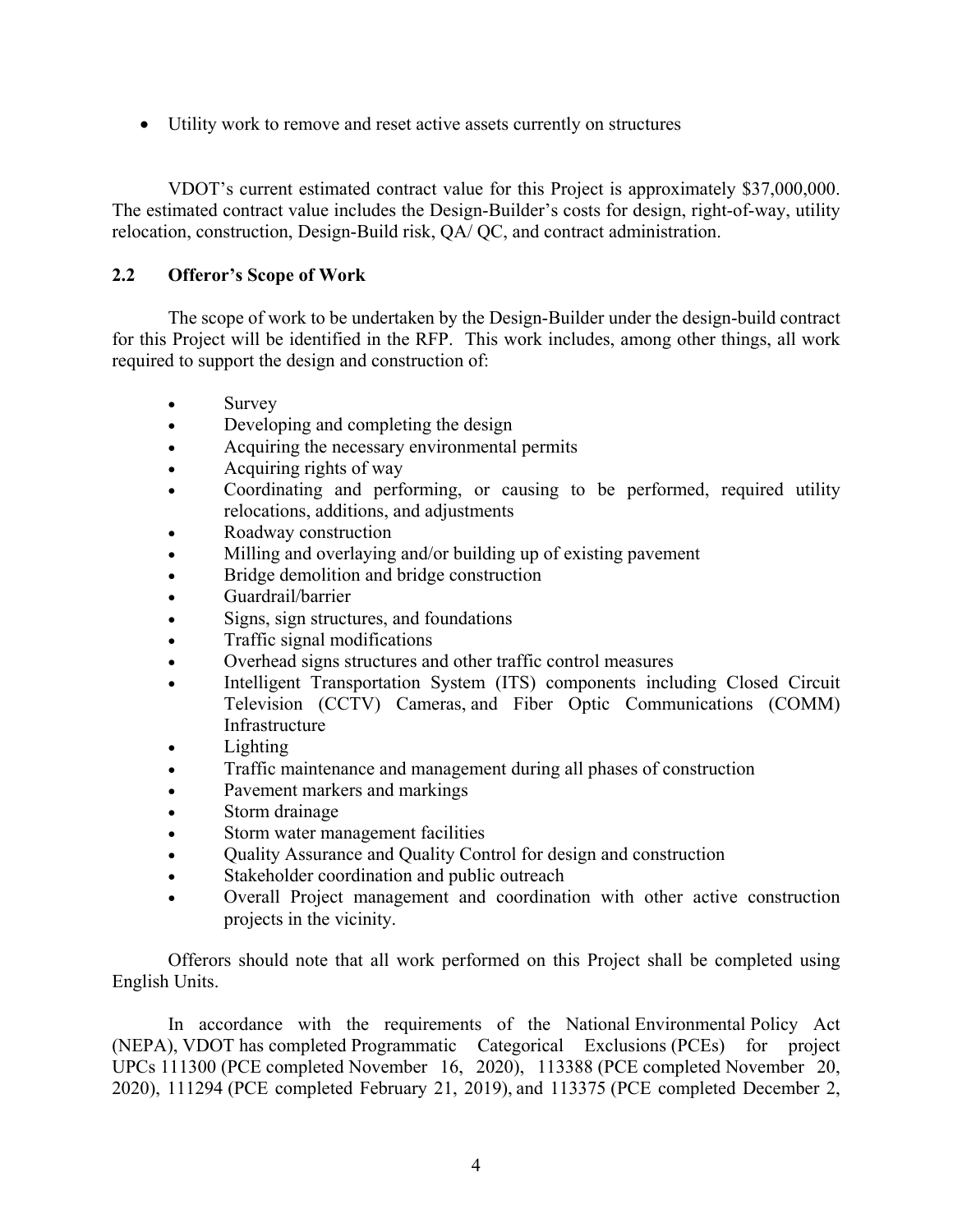2020). The Department will complete the PCE for the  $7<sup>th</sup>$  Street Bridge in the near future. The Design-Builder will be required to fulfill all Environmental commitments identified by the Department during the NEPA process, and perform any additional Environmental studies necessitated by design changes.

Right-of-way work includes all items necessary to acquire the right-of-way. The Offeror's Right-of-Way team member shall be a VDOT prequalified right-of-way contracting consultant, and must include a VDOT prequalified Fee Appraiser and a VDOT prequalified Review Appraiser. All Right of Way acquisitions and relocations shall be performed in accordance with the VDOT Right of Way Manual and all applicable state and federal laws and regulations.

Utility work includes all items necessary to perform the relocations, adjustments and coordination of utilities.

Third Party work includes all items necessary for coordination with City of Richmond, VCU/MCV, GRTC and development of a Project work-plan and schedule that incorporates Third Party's availability and schedule requirements. Coordination with all third party stakeholders is the responsibility of the Design-Builder.

Construction engineering and inspection work includes all items necessary for providing quality assurance and quality control in accordance with VDOT's Minimum Requirements for Quality Assurance and Quality Control for Design-Build and Public-Private Transportation Act Projects, revised July 2018.

#### **2.3 Legislative Authority for the Project**

 § 33.2-209(B) of the *Code of Virginia* authorizes VDOT and the Commonwealth Transportation Board (CTB) to develop and award contracts using the design-build contracting method. In accordance with the law, VDOT completed the Finding of Public Interest (FOPI) dated December 8, 2020. The FOPI is available for review upon request.

#### **2.4 Procurement Overview of the Project**

 VDOT will use a two-phase selection process for the selection of a Design-Builder for the Project. This RFQ represents the first phase in the selection process. VDOT intends to short-list the three (3) highest-ranked Offerors. Only the short-listed Offerors will receive the RFP and be allowed to submit proposals. In the event the SOQs of three (3) or less Offeror's are determined to be responsive then those Offeror's could be considered short-listed without the SOQs being rated and scored by a VDOT Evaluation Team and be allowed to submit Proposals.

 The second phase of the selection process will entail the submission of a Technical Proposal and a Sealed Price Proposal from each short-listed Offeror. While the RFP will contain specific requirements for the Technical and Sealed Price Proposals, as well as specific selection criteria, VDOT anticipates that: (a) Technical Proposals will include, among other things, the Offeror's design/conceptual plans and a Project schedule; and (b) Sealed Price Proposals will include, among other things, the fixed price for the design and construction of the Project. VDOT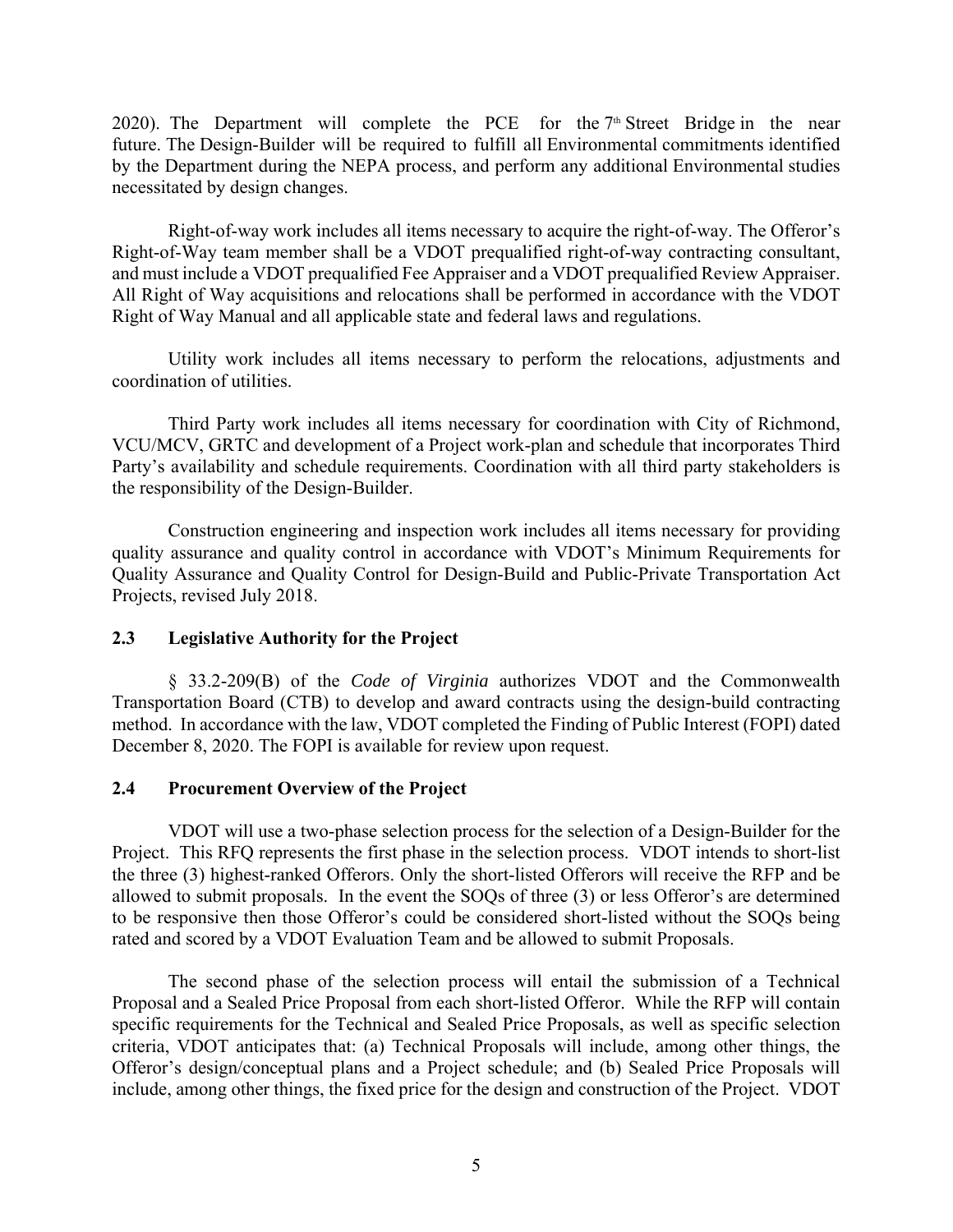further anticipates that upon completion of the evaluations of the Technical and Sealed Price Proposals, the Division Administrator for the Alternative Project Delivery Division will recommend the top-ranked Offeror to the Chief Engineer for an award of a fixed price designbuild contract by the CTB.

Alternative Technical Concepts (ATC) will be permitted and considered during the RFP phase of the Project. A copy of VDOT's ATC Process and Procedures may be found at http://www.virginiadot.org/business/design-build.asp.

 Offerors are on notice that VDOT may, in its sole discretion, negotiate and award a designbuild contract to an Offeror if, upon a written determination, VDOT determines that such Offeror is the only Offeror fully qualified to perform the proposed design-build contract, or that such Offeror is clearly more highly qualified than the others under consideration.

#### **2.5 Schedule**

VDOT currently anticipates conducting this procurement in accordance with the following list of milestones. This schedule is subject to revision and VDOT reserves the right to modify this schedule as it finds necessary, in its sole discretion.

|    | .1 Advertise RFQ                  | 12/15/2020                                                 |
|----|-----------------------------------|------------------------------------------------------------|
|    | .2 Deadline to submit questions   | 01/05/2021<br>at $4:00 \text{ PM}$ (prevailing local time) |
|    | .3 VDOT will respond to questions | 01/12/2021                                                 |
|    | .4 SOQ Submission Date            | 02/02/2021<br>at 4:00 PM (prevailing local time)           |
|    | .5 Anticipated RFP Release Date   | 03/31/2021                                                 |
|    | .6 Technical Proposals are due    | 08/18/2021                                                 |
|    | .7 Price Proposals are due        | 09/08/2021                                                 |
| .8 | <b>Anticipated Award Date</b>     | 10/20/2021                                                 |
| .9 | Final Completion                  | 12/20/2024                                                 |

#### **2.6 Evaluation Team**

 An Evaluation Team will be appointed by VDOT to rate and score the SOQs. In addition to the appointed Evaluation Team, VDOT may use any appropriate technical resources to provide assistance in evaluating the submittals.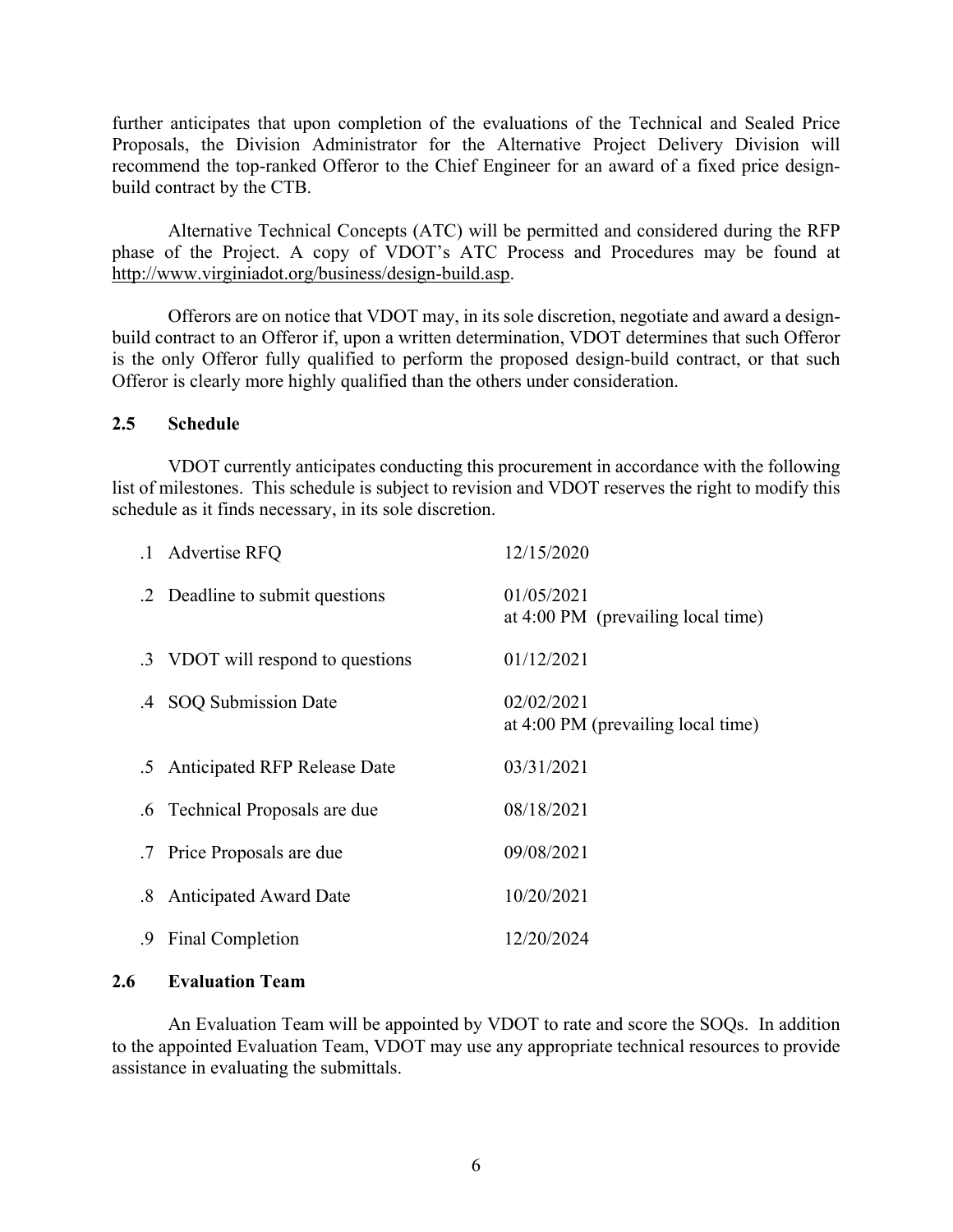#### **2.7 VDOT's Point of Contact**

 VDOT's sole point of contact (POC) for matters related to the RFQ shall be Joseph Clarke. VDOT's POC is the only individual authorized to discuss this RFQ with any interested parties, including Offerors. All communications with VDOT's POC about the Project or this RFQ shall be in writing, as required by applicable provisions of this RFQ.

| Name:    | Joseph A. Clarke, PE, DBIA                   |
|----------|----------------------------------------------|
| Address: | <b>Alternative Project Delivery Division</b> |
|          | Virginia Department of Transportation        |
|          | 1401 East Broad Street                       |
|          | Richmond, VA 23219                           |
| Phone:   | 804-371-4316                                 |
| Email:   | joseph.clarke@vdot.virginia.gov              |

VDOT disclaims the accuracy of information derived from any source other than VDOT's POC, and the use of any such information is at the sole risk of the Offeror.

All written communications to VDOT from Offerors shall specifically reference the correspondence as being associated with "I-95 City of Richmond Bridge Rehab Bundling, RFQ No.: C00111300DB107."

#### **2.8 RFQ Information Package**

 An RFQ information package is available to interested Offerors. These files can be downloaded at Bid Express (bidexpress.com) or at http://www.virginiadot.org/business/requestfor-qualifications.asp.

The RFQ Information Package includes:

- Conceptual Roadway and Bridge Plans
- NEPA Documents
- Geotechnical Data Report
- Notice of Willingness Documents

Offerors shall note that the RFQ Information Package is being provided for informational purposes only and all documents included therein are subject to change; therefore, these documents shall not be relied upon for the purposes of developing a Proposal.

# **2.9 RFQ Documents and Addenda**

 The RFQ Documents and Addenda, if any, will be posted on Bid Express (bidexpress.com) and VDOT's public website at http://www.virginiadot.org/business/request-for-qualifications.asp. Hardcopies of the RFQ Documents and Addenda on file will be available upon request. If there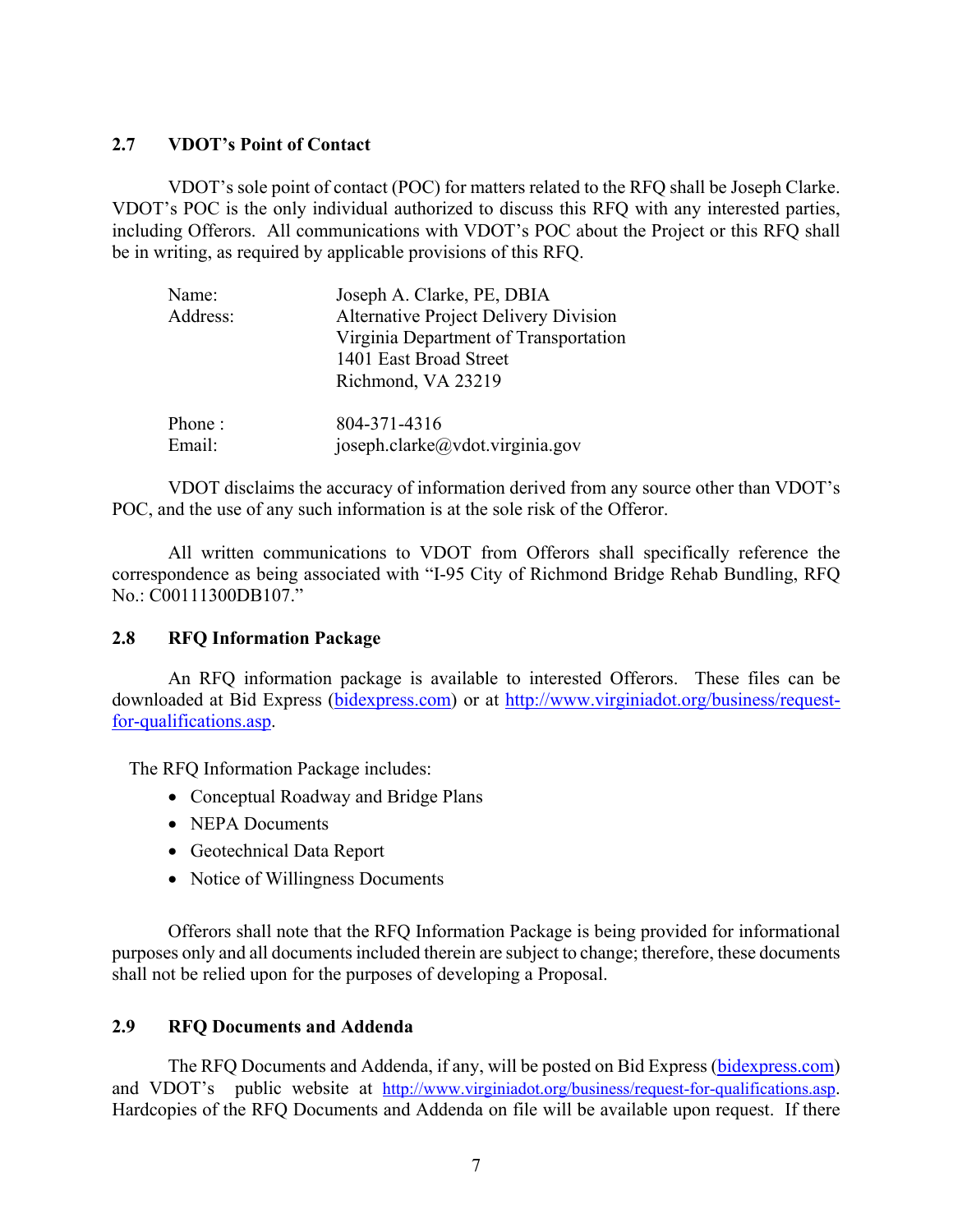is any conflict between the electronic format and hard copies of any RFQ Documents or Addendum, the hard copies on file shall control.

# **2.10 Acknowledgment of Receipt of RFQ, Revisions, and/or Addenda**

Offeror shall provide to VDOT the Acknowledgement of RFQ, Revisions, and/or Addenda (Form C-78-RFQ), set forth as Attachment 2.10, signed by the Offeror's Point of Contact or Principal Officer with submission of the SOQ, which will serve as acknowledgement that the Offeror has received this RFQ.

# **3.0 CONTENTS OF STATEMENTS OF QUALIFICATIONS**

This Section describes specific information that must be included in the Statements of Qualifications. The format for the presentation of such information is described in Section 5.2.

# **3.1 General**

**3.1.1** The RFQ phase of the procurement process is intended to enable Offerors to demonstrate their qualifications to perform the Project, and to enable VDOT to evaluate those qualifications in arriving at a short-list. Offerors are advised that the SOQ should include specific information that will demonstrate the qualifications and experience required by this RFQ. Offerors should note that it is not the intent of VDOT to receive Project-specific design or engineering recommendations as part of this RFQ.

**3.1.2.** The SOQ will consist of all information required under this Section. Offerors shall complete the SOQ Checklist, Attachment 3.1.2, and include it in their SOQs. The purpose of the SOQ Checklist is to aid the Offeror in ensuring all submittal requirements have been included in the Offeror's SOQ and to provide a page reference indicating the location of each submittal requirement in the SOQ.

**3.1.3.** Offerors shall be aware that VDOT reserves the right to conduct an independent investigation of any information, including prior experience, identified in a Statement of Qualifications by contacting project references, accessing public information, contacting independent parties, or any other means. VDOT also reserves the right to request additional information from an Offeror during the evaluation of that Offeror's SOQ.

**3.1.4.** If the Offeror has concerns about information included in its Statement of Qualifications that may be deemed confidential or Proprietary, the Offeror shall adhere to the requirements set forth by Section 11.4.2.

# **3.2 Letter of Submittal**

**3.2.1** The Letter of Submittal shall be on the Offeror's letterhead and identify the full legal name and address of the Offeror. The Offeror is defined as the legal entity who will execute the Contract with VDOT. The Letter of Submittal shall be signed by an authorized representative of Offeror's organization.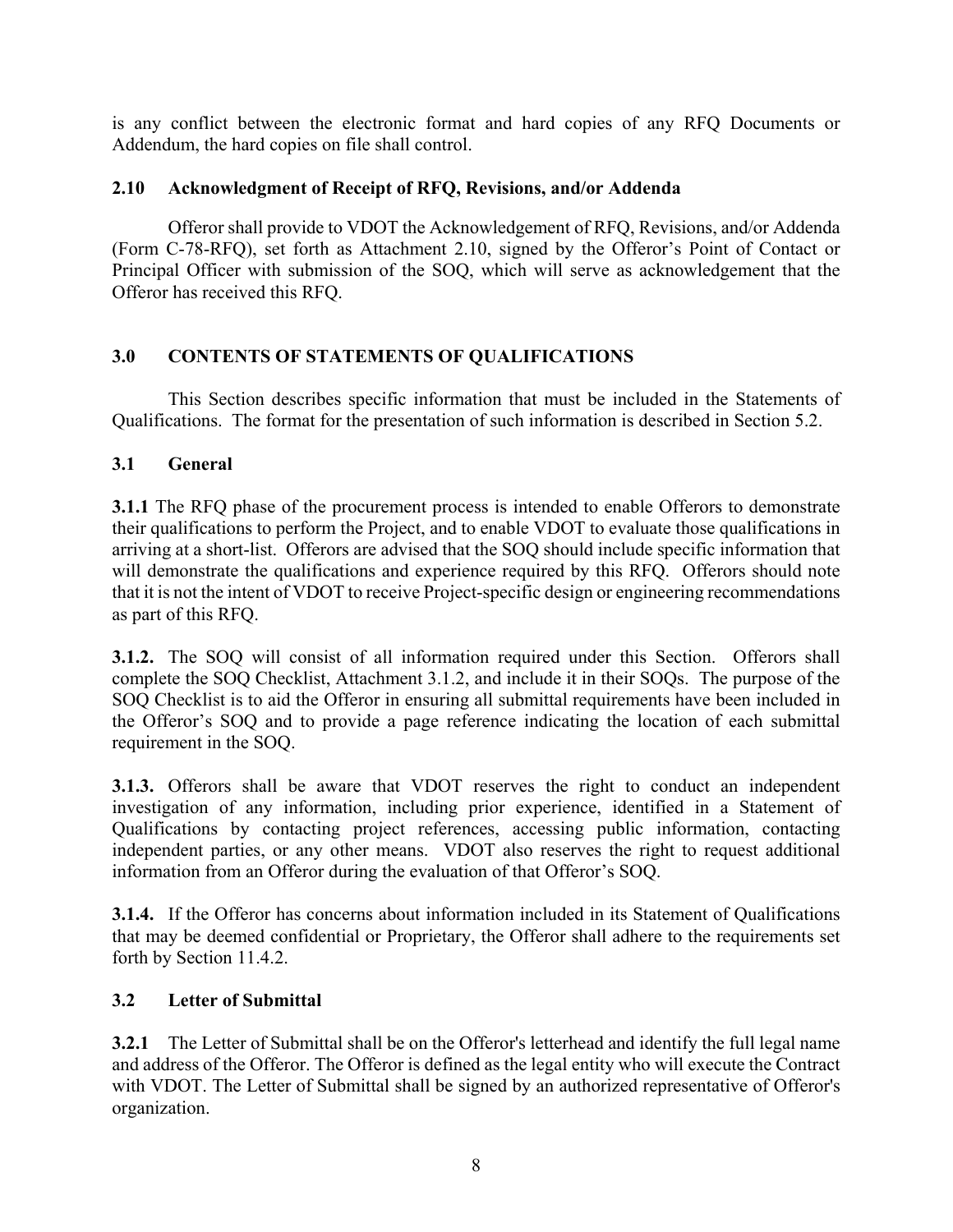**3.2.2** Identify the name, title, address, phone and fax numbers, and e-mail address of an individual who will serve as the Point Of Contact for the Offeror.

**3.2.3** Identify the name, address and telephone number of the individual who will serve as the Principal Officer of the Offeror. (e.g., President, Treasurer, Chairperson of the Board of Directors, etc.).

**3.2.4** Identify whether the Offeror will be structured as a corporation, limited liability company, general partnership, joint venture, limited partnership or other form of organization. Identify the team members who will undertake financial responsibility for the Project and describe any liability limitations. If the Offeror is a limited liability company, partnership or joint venture, describe the bonding approach that will be used and the members of such organizations who will have joint and several liability for the performance of the work required for the Project. A single 100% performance bond and a single 100% payment bond shall be provided regardless of any co-surety relationship.

In order to prequalify as a Joint Venture a completed "Joint Venture Bidding Agreement" must be submitted to and approved by VDOT prior to Statement of Qualifications (SOQ) submittal due date and evidence of the approval shall be included in the appendix of the SOQ. It should be noted that a Joint Venture is not required to register with the Virginia State Corporation Commission (SCC). Each individual member of the Joint Venture must be registered with the SCC in accordance with § 2.2-4311.2 of the Code of Virginia. As a requirement of prequalification, Joint Venture entities need to be properly established with a federal tax ID number. Specific guidance relative to the prequalification process can be found at the following link: http://www.virginiadot.org/business/const/prequal.asp.

VDOT's Construction Division does not provide prequalification certificates for Joint Ventures however, a prequalification number will be issued for the Joint Venture.

**3.2.5** Identify the full legal name of both the Lead Contractor and the Lead Designer for this Project. The Lead Contractor is defined as the Offeror that will serve as the prime/general contractor responsible for overall construction of the Project and will serve as the legal entity who will execute the Contract with VDOT. The Lead Designer is defined as the prime design consulting firm responsible for the overall design of this Project.

**3.2.6** Provide the full legal name and address of all affiliated and/or subsidiary companies of the Offeror on Attachment 3.2.6. Indicate which companies are affiliates and which companies are subsidiaries. An affiliate shall be considered as any business entity which is closely associated to another business entity so that one entity controls or has power to control the other entity either directly or indirectly; or, when a third party has the power to control or controls both; or where one business entity has been so closely allied with another business entity through an established course of dealings, including but not limited to the lending of financial wherewithal, engaging in joint ventures, etc. as to cause a public perception that the two firms are one entity. Firms which are owned by a holding company or a third party, but otherwise meet the above conditions and do not have interlocking directorships or joint officers serving, are not considered to be affiliates.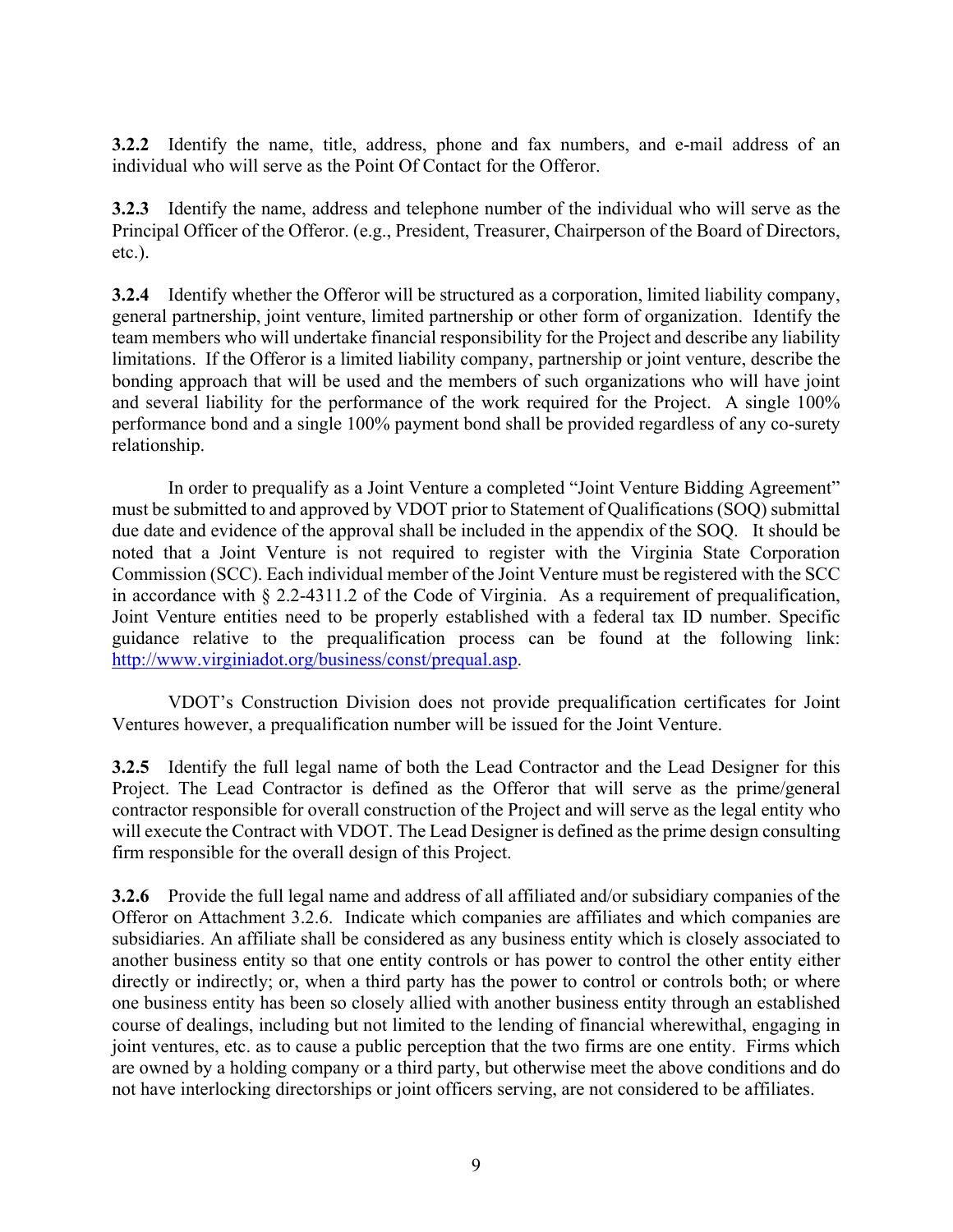If the Offeror does not have any affiliated and/or subsidiary companies, other than the Offeror's legal business entity, indicate such on Attachment 3.2.6.

The Offeror shall not submit more than one Statement of Qualifications for this Project. If more than one Statement of Qualifications is submitted by an individual, partnership, Corporation, or any party of a Joint Venture, then all Statement of Qualifications submitted by that individual, partnership, Corporation or Joint Venture shall be disqualified. If more than one Statement of Qualifications is submitted by an affiliate or subsidiary company of an individual, partnership, Corporation or any party of a Joint Venture, then all Statement of Qualifications submitted by that individual, partnership, Corporation or Joint Venture shall be disqualified.

**3.2.7** Execute and return the attached Certification Regarding Debarment Form(s) Primary Covered Transactions, set forth as Attachment 3.2.7(a) and Certification Regarding Debarment Form(s) Lower Tier Covered Transactions, set forth as Attachment 3.2.7(b) for the Offeror and any subconsultant, subcontractor, or any other person or entity on the Offeror's organizational chart included in the Statement of Qualification.

If the Offeror and any subconsultant, subcontractor, or any other person or entity are unable to execute the certification, then prospective participant shall attach an explanation to its Certification Regarding Debarment Form. Failure to execute the certification will not necessarily result in denial of award, but will be considered in determining the Offeror's responsibility. Providing false information may result in federal criminal prosecution or administrative sanctions.

**3.2.8** State the Offeror's VDOT prequalification number and current VDOT prequalification status (active, inactive, etc.) in the Letter of Submittal. Provide a copy of the current listing of the Firm's prequalification posted on VDOT's website indicating Offeror is currently prequalified in the appendix of the SOQ. The Offeror must be in good standing and prequalified to bid on the Project as outlined in VDOT's Rules Governing Prequalification Privileges at the time of SOQ submittal. In order to prequalify as a Joint Venture, a completed "Joint Venture Bidding Agreement" must be submitted to and approved by VDOT and evidence of the approval shall be included in the appendix of the SOQ.

**3.2.9** Include a letter from a surety or insurance company (with a Best's Financial Strength Rating of A minus and Financial Size Category VIII or better by A.M. Best Co.) in the appendix of the SOQ stating that the Offeror is capable of obtaining a performance and payment bond based on the current estimated contract value referenced in Section 2.1, which bonds will cover the Project and any warranty periods (per VDOTs Design-Build Standard Template Documents Parts 3, 4 & 5 (http://www.virginiadot.org/business/design-build.asp)). The letter of surety shall clearly state the rating categorization noted above and reference the estimated contract value as identified in Section 2.1, in a manner similar to the notation provided below:

"*As surety for [the above named Contractor], [XYZ Company] with A.M. Best Financial Strength Rating [rating] and Financial Size Category [Size Category] is capable of obtaining 100% Performance Bond and 100% Labor and Materials Payment Bond in the amount of the anticipated cost of construction, and said bonds will cover the Project and any warranty periods*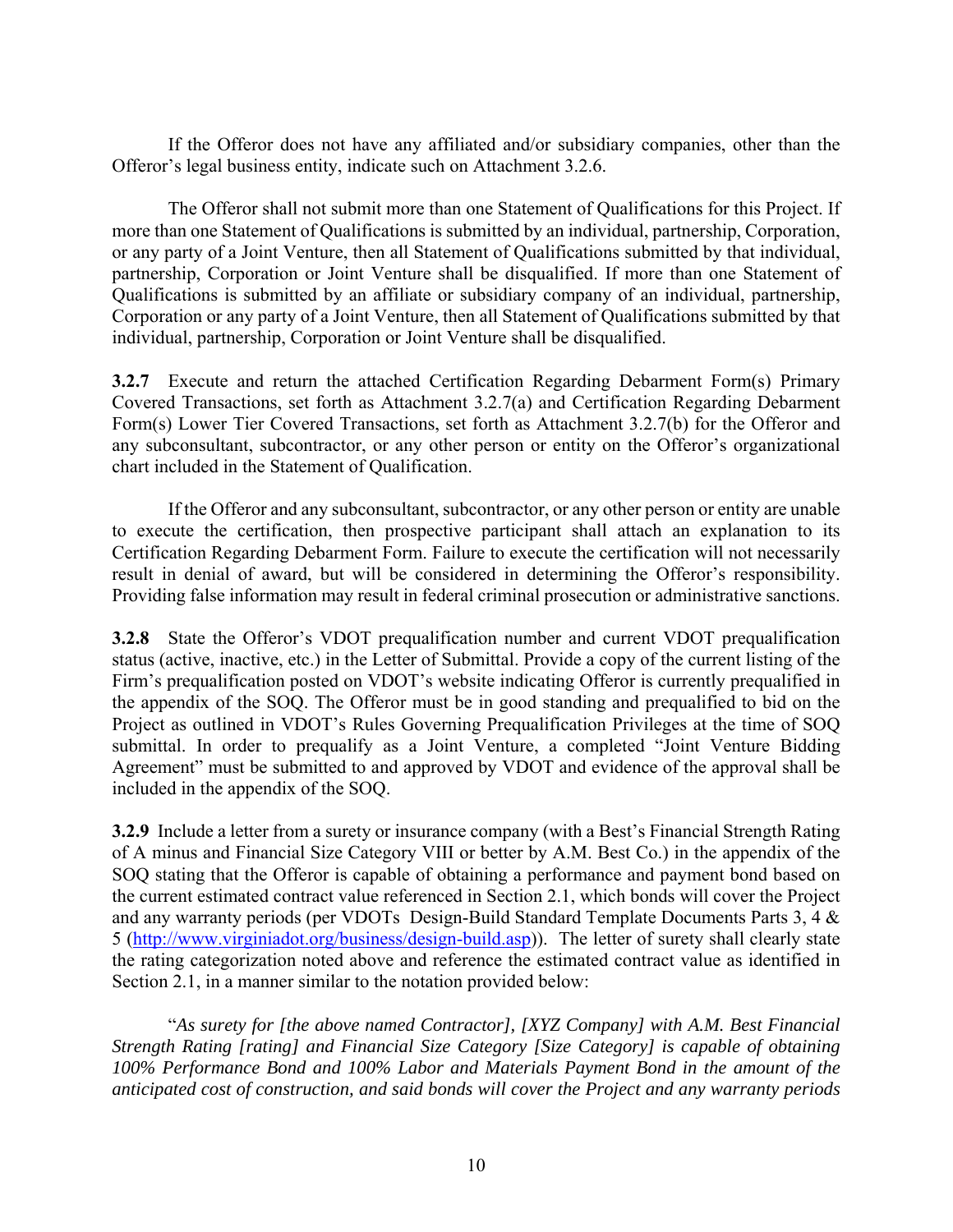*as provided for in the Contract Documents on behalf of the Contractor, in the event that such firm be the successful bidder and enter into a contract for this Project*."

**3.2.10** All business entities on the Offeror's proposed team must comply with the law with regard to their organizational structure, any required registration with governmental agencies and/or entities, and any required governmental licensure, whether business, commercial, individual, or professional in nature, and nothing herein is intended to contradict, nor to supersede, State and Federal laws and regulations regarding the same. All business entities on the Offeror's proposed team shall be eligible at the time of their SOQ submittal, under the law and relevant regulations, to offer and to provide any services proposed or related to the Project. All business entities on the Offeror's proposed team shall satisfy all commercial and professional registration requirements, including, but not limited to those requirements of the Virginia State Corporation Commission (SCC) and the Virginia Department of Professional and Occupational Regulations (DPOR). Full size copies of DPOR licenses and SCC registrations, or evidence indicating the same, should be included in the appendix of the SOQ. Additionally, the following information should be provided on Attachment 3.2.10:

- .1 The SCC registration information for each business entity on the Offeror's proposed team. Provide the name, registration number, type of corporation and status.
- .2 For this Project, the DPOR registration information for each office practicing or offering to practice any professional services in Virginia. Provide the business name, address, registration type, registration number and expiration date.
- .3 For this Project, the DPOR license for each Key Personnel practicing or offering to practice professional services in Virginia. Provide the name, the address, type, the registration number, expiration date and the office location where each Key Personnel member is offering to practice professional services in Virginia.
- .4 For this Project, the DPOR license for those services not regulated by the Board for Architects, Professional Engineers, Land Surveyors, Certified Interior Designers, and Landscape Architects (i.e. real estate appraisal). Provide the name, address, type, the registration number, and the expiration date of the individual offering services in Virginia.

Failure to comply with the law with regard to those legal requirements in Virginia (whether federal or state) regarding your organizational structure, any required registration with governmental agencies and/or entities, and any required governmental licensure, whether business, individual, or professional in nature may render your SOQ, in the sole and reasonable discretion of the Department, non-responsive and in that event your SOQ may be returned without any consideration or evaluation.

**3.2.11** Provide a written statement within the Letter of Submittal that Offeror is committed to achieving a nine percent (9%) DBE participation goal for the entire value of the contract.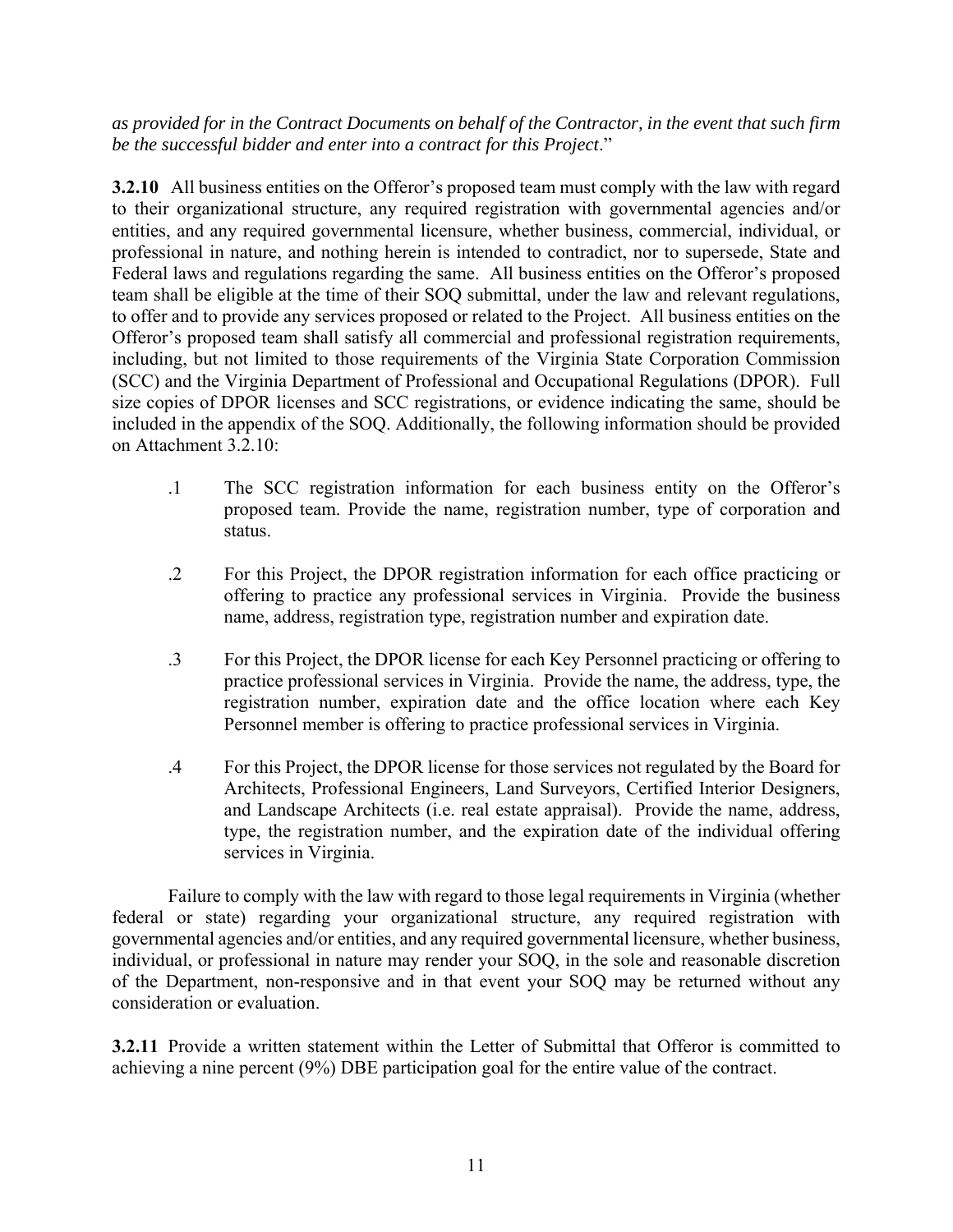## **3.3 Offeror's Team Structure**

The Offeror should provide sufficient information to enable VDOT to understand and evaluate the Offeror's Team. The Offeror should respond to the following:

**3.3.1** Provide the identity of and information about the Key Personnel listed below. Job duties and responsibilities of Key Personnel shall not be delegated to others for the duration of the Design-Build Contract. This information is to be provided on the Key Personnel Resume Form attached hereto as Attachment 3.3.1. Resumes for individuals who are not identified as Key Personnel should not be included in the SOQ. At the time of SOQ submittal, the Key Personnel shall be an employee of the respected firm shown on the Organizational Chart and dedicated to the Project.

- .1 **Design-Build Project Manager (DBPM)**  This individual shall be responsible for the overall Project design and construction and shall have the necessary expertise and experience required to supervise and exercise a degree of control of the Work. Work is comprised of all Design-Builder's design, construction, quality management, contract administration and other services required by the Contract Documents, including procuring and furnishing all materials, equipment, services and labor reasonably inferable from the Contract Documents in a timely manner. The individual should be capable of answering questions/inquiries relevant to the project. The DBPM shall be responsible for meeting the Design-Builder's obligations under the Contract and avoiding and resolving disputes under Section 10.2.2 of RFP Part 4 - General Conditions of Contract. This individual shall also coordinate any required public outreach and public meetings.
- .2 **Quality Assurance Manager (QAM)** This individual shall be from an independent firm that has no contractual relationship and no involvement in construction operations (to include QC inspection and testing) for the Project, shall be responsible for the quality assurance (QA) inspection and testing of all materials used and work performed on the Project, to include monitoring of the contractor's quality control (QC) program, and shall have an active role in the constructability process. The QAM will ensure that all work and materials, testing, and sampling are performed in conformance with the contract requirements and the "approved for construction" plans and specifications. This individual shall be a registered, licensed, Professional Engineer in the Commonwealth of Virginia.
- .3 **Design Manager (DM)** This individual shall be responsible for coordinating the individual design disciplines and ensuring the overall Project design is in conformance with the Contract Documents. The DM shall be responsible for establishing and overseeing a QA/QC program for all pertinent disciplines involved in the design of the Project, including, review of design, working plans, shop drawings, specifications, and constructability for the Project. The Design Manager shall be available to review designs and to verify and modify designs, if necessary, based on field conditions and construction activities related to dismantling and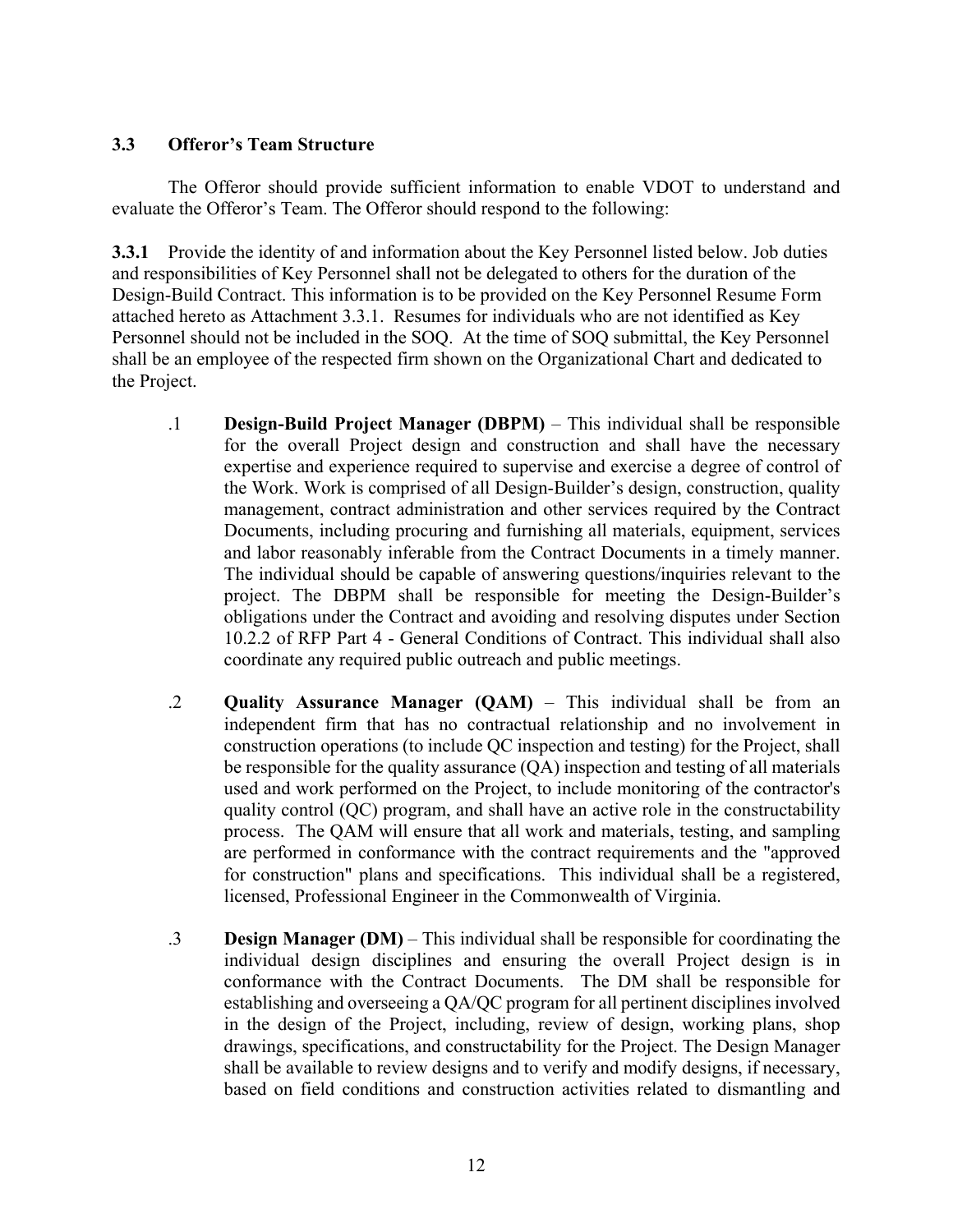removing portions of existing structures, installing foundation structures, handling and erecting bridge girders, and making superstructure and substructure repairs. This individual shall be a registered, licensed, Professional Engineer in the Commonwealth of Virginia.

- .4 **Construction Manager (CM)** This individual, **who will be required to be on the Project site for the duration of construction operations**, shall be responsible for managing the construction process, to include all Quality Control (QC) activities to ensure the materials used and work performed meet contract requirements and the "approved for construction" plans and specifications. The CM shall hold a Virginia Department of Environmental Quality (DEQ) Responsible Land Disturber (RLD) Certification and a VDOT Erosion and Sediment Control Contractor Certification (ESCCC) or a statement shall be included indicating this individual will hold these certifications prior to the commencement of construction. Provide a current list of assignments and the anticipated duration of each assignment for all projects in which the CM is currently obligated.
- .5 **Lead Utility Coordination Manager** This individual will serve as the Lead Utility Coordination Manager for the Project and shall have prior documented successful experience in utility coordination on roadway construction projects. The Lead Utility Coordination Manager will be responsible for the coordination and construction of all utility relocations during the design and construction phases on the project. The Lead Utility Coordination Manager shall: verify conflicts; determine cost responsibilities; conduct utility field inspections; coordinate utility relocation designs; review and recommend approval of utility relocation plans and estimates; be responsible for the inspection and coordination of all utility relocation construction activities for the project. The Lead Utility Coordination Manager shall also be available to review utility relocation designs prepared by a professional engineer for contract utility relocations and to verify and coordinate any design modifications, if necessary, based on field conditions and construction activities. This individual shall ensure continuity of service where applicable.

**Evaluation Criteria 3.3.1**: Extent to which the qualifications and experience of each of the Key Personnel demonstrates their role, responsibility, and specific job duties as it relates to the needs of this Project as specified in Section (g) of Attachment 3.3.1. The resume should provide confidence to VDOT that the Project and risks will be effectively managed through personal competence, accountability and availability to successfully deliver the Project. VDOT reserves the right to consider as part of the evaluation of the Key Personnel their availability and/or performance on past VDOT projects through review of VDOT records such as change requests and reference checks with VDOT Project Managers.

**3.3.2** Furnish an organizational chart showing the "chain of command" of all companies, including individuals responsible for pertinent disciplines, proposed on the Offeror's team. Identify major functions to be performed and their reporting relationships in managing, designing and constructing the Project and as required in Section 3.3.1. The team proposed by Offeror including the Lead Contractor, the Lead Designer, Key Personnel, subcontractor and /or sub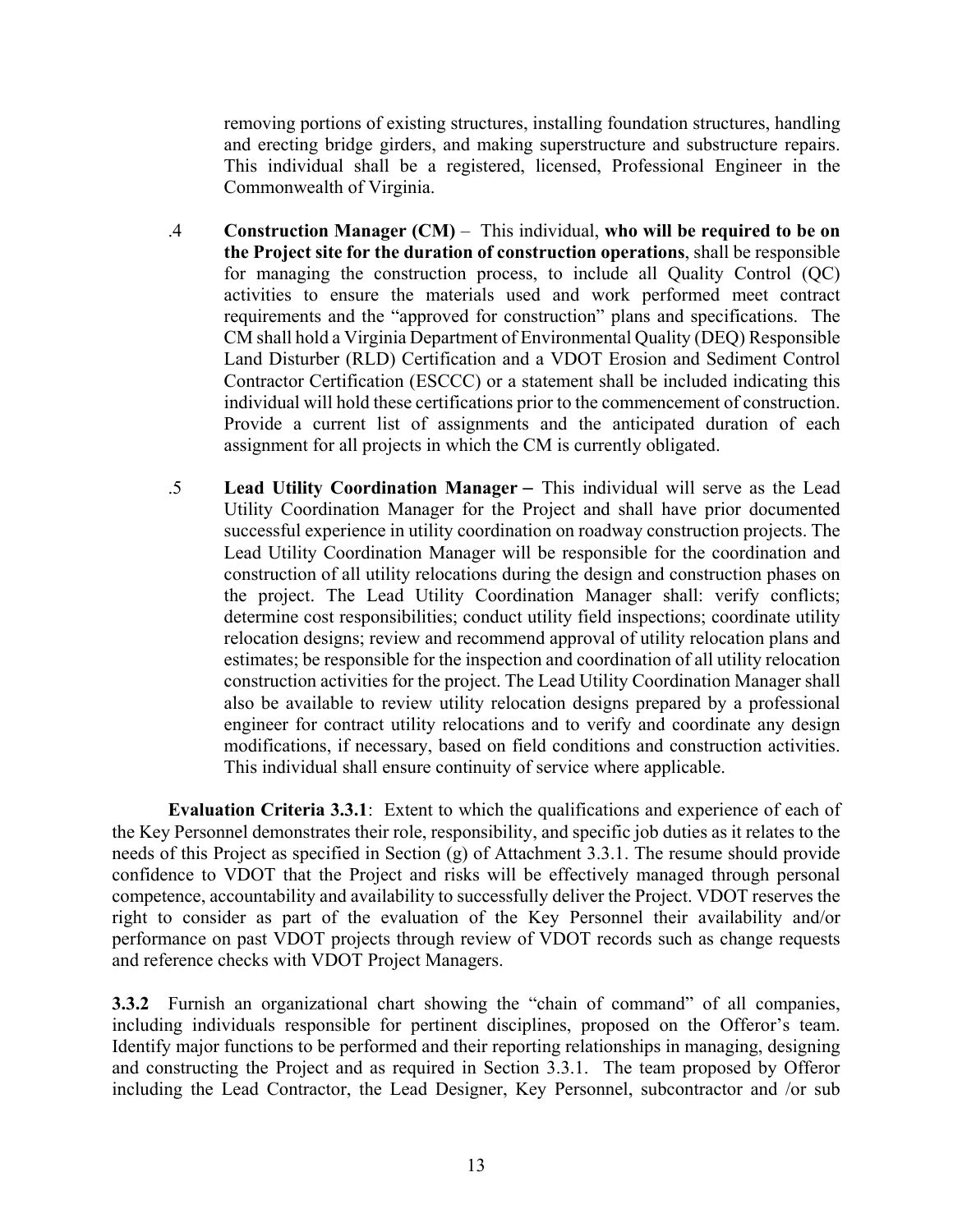consultant and other individuals identified on the organizational chart shall remain on the Offeror's team for the duration of the procurement process and, if the Offeror is awarded the Design-Build Contract, the duration of the Design-Build Contract as required in Section 11.1.

The organizational chart should show a clear separation and independence between the Quality Control (QC) and Quality Assurance (QA) programs for construction activities. This includes separation between QA and QC inspection and field/laboratory testing in accordance with the Minimum Requirements for Quality Assurance and Quality Control on Design Build and P3 Projects, July 2018. Additionally, furnish a narrative describing the functional relationships and communication among participants, including design and construction team interaction throughout the Project.

**Evaluation Criteria 3.3.2**: Extent to which the organizational chart and narrative includes pertinent disciplines required for the Project and demonstrates a well-integrated organization throughout the design and construction of the Project. Furthermore, the reporting relationships are presented clearly with logical and appropriate reporting lines incorporating all aspects of management, design and construction for the Project, including VDOT and third parties, supporting effective communication and providing confidence to VDOT that the Project will be delivered in accordance with the contract requirements. A clear separation is shown between QA and QC programs for construction activities. VDOT reserves the right to consider as part of the evaluation of the Offeror's organizational structure, the Offeror's ability to keep their team intact to include Key Personnel for the duration of the procurement and throughout construction based on VDOT's knowledge of personnel changes made by the Offeror on previous VDOT Design-Build Contracts.

# **3.4 Experience of Offeror's Team**

Provide sufficient information to enable VDOT to understand and evaluate the experience of the Offeror's team on projects of similar scope and complexity. The Department intends to select an Offeror which best demonstrates previous experience in the following parameters:

- Experience with accelerated bridge construction (ABC).
- Delivering projects in developed urban corridors.
- Limiting impacts to the traveling public and affected businesses and communities.
- Innovative bridge design solutions and construction techniques.
- Previous success in the coordination of complex utility relocation/coordination.

**3.4.1** Identify on the Lead Contractor Work History Form (Attachment 3.4.1(a)) three (3) relevant projects by the Lead Contractor for this Project as identified Section 3.2.5, focusing on what the Offeror considers most relevant in demonstrating the Lead Contractor's qualifications to serve as the Lead Contractor for this Project. If work identified on the Lead Contractor Work History Form was performed by an affiliated or subsidiary company of the Lead Contractor, explain the justification for utilizing an affiliated or subsidiary company to satisfy the relevant project experience on this Project and the control the Lead Contractor will exercise over the affiliated or subsidiary company on this Project. Additionally, identify the full legal name of the affiliated or subsidiary company, describe their role on this Project, indicate their responsibilities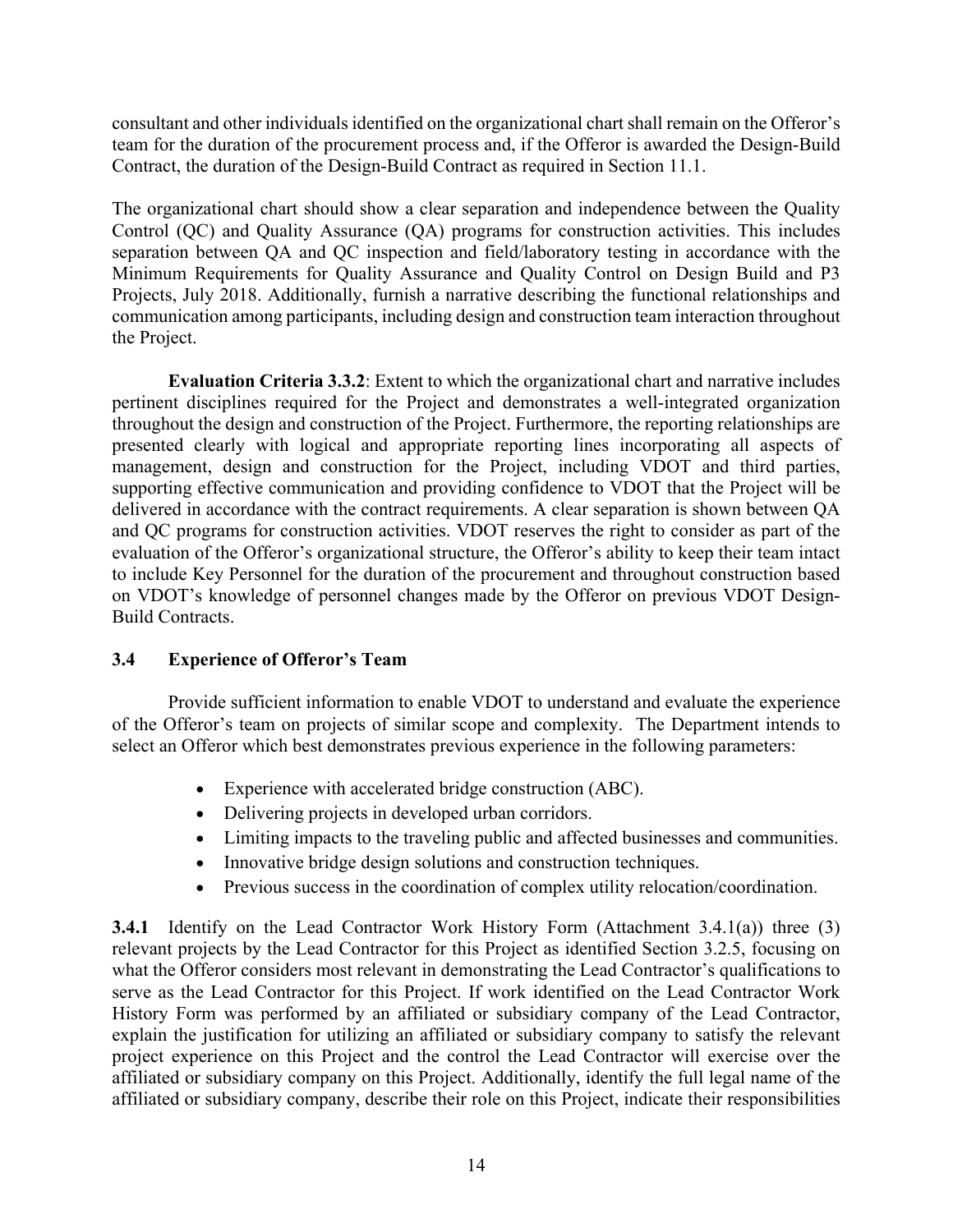on the organizational chart and discuss how the Lead Contractor will be responsible for the work performed by the affiliated or subsidiary company on this Project. For all projects on the Lead Contractor Work History Form, identify the prime design consultant responsible for the overall project design of the projects listed on the Lead Contractor Work History Form.

Identify on the Lead Designer Work History Form (Attachment 3.4.1(b)) three (3) relevant projects by the Lead Designer for this Project as identified in Section 3.2.5, focusing on what the Offeror considers most relevant in demonstrating the Lead Designer's qualifications to serve as the Lead Designer for this Project. For all projects on the Lead Designer Work History Form, identify the prime/general contractor responsible for overall construction of the projects listed on the Lead Designer Work History Form.

A narrative description should be included on the Work History Form for each project. The Work History Form shall include only one singular project. Projects/contracts with multiple phases, segments, elements (projects), and/or contracts shall not be considered a single project. If the Offeror chooses to submit work performed as a Joint Venture or Partnership, identify how the Joint Venture or Partnership was structured and provide a description of the portion of the work performed only by the Offeror's firm. Any deviations from the requirements noted herein may render a SOQ non-responsive.

**Evaluation Criteria 3.4.1**: Extent to which the experience provided on the Lead Contractor and Lead Designer Work History Forms demonstrates the successful delivery of relevant projects with similar scope and complexity to include the items listed in Section 3.4 above.

# **3.5 Project Risks**

Provide sufficient information to enable VDOT to understand and evaluate the Offeror's understanding of the Project's risks.

**3.5.1** Identify and discuss three unique risks for this Project, focusing on what the Offeror's team considers the most relevant and critical to the success of this Project. Provide a narrative for each risk that describes why the risk is critical, indicates the impact the risk will have on the Project and discusses the mitigation strategies the Offeror's team may implement to address the risk. Describe the role that the Offeror expects VDOT or other agencies may have in addressing these Project risks. Each risk identified should be a unique, singular risk and should not include multiple subsets under a risk category. If subsets of a critical risk are provided, only the first risk subset will be evaluated.

**Evaluation Criteria 3.5.1:** Extent to which Offeror and team members have identified critical Project risks, explained the impact of each risk and developed an appropriate mitigation strategy that will ensure the successful delivery of the Project and will minimize the likelihood of additional efforts needed by VDOT or other agencies.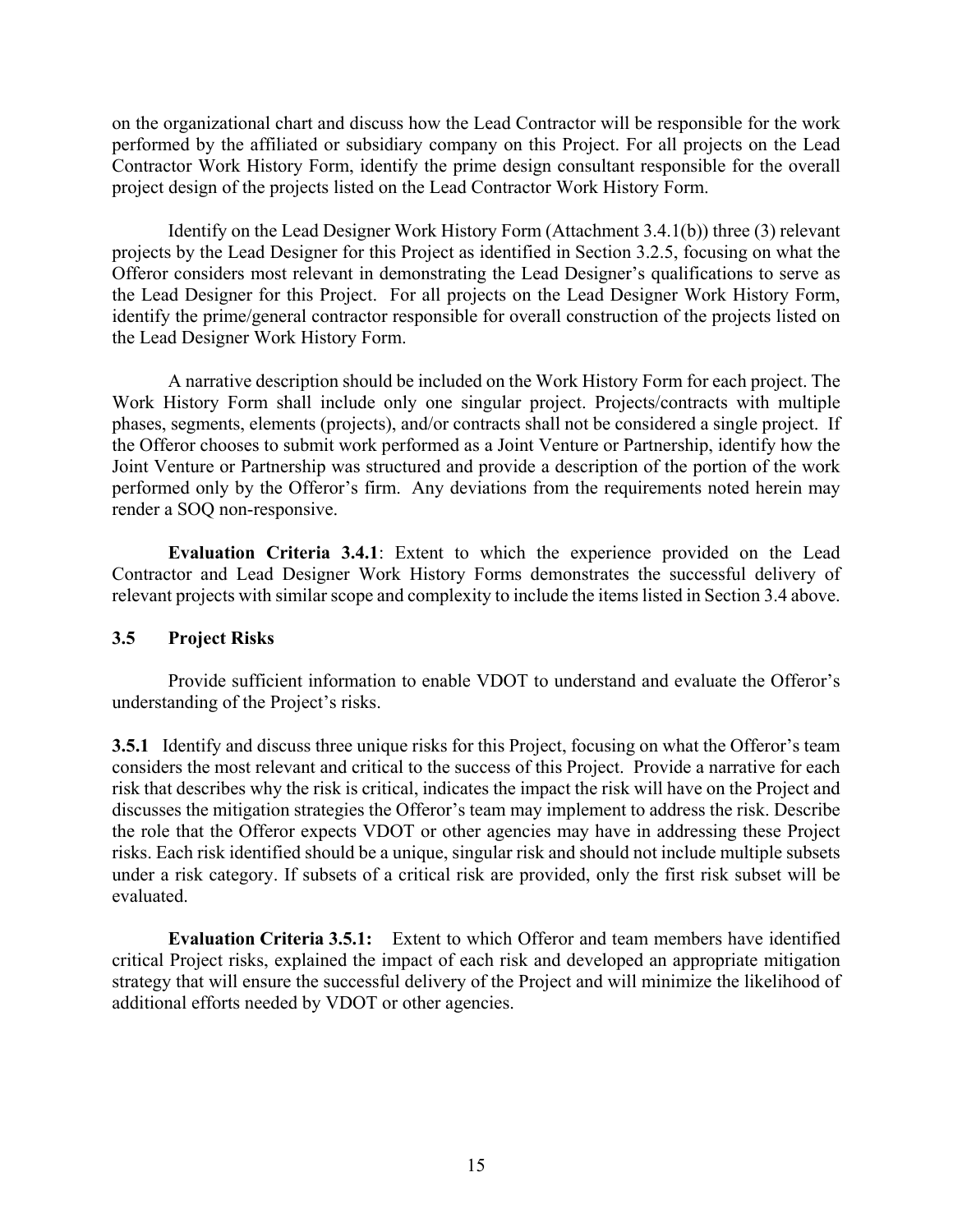# **4.0 EVALUATION OF THE STATEMENTS OF QUALIFICATIONS**

**4.0.1** VDOT's Evaluation Team will rate and score (in their sole discretion) the Offeror's Statements of Qualifications based upon the evaluation criteria found in this RFQ and in accordance with the Design-Build Evaluation Guidelines, revised May 2014. Failure to meet all RFQ requirements may render a Statement of Qualification non-responsive while the extent to which an Offeror meets or exceeds evaluation criteria will be rated by the VDOT Evaluation Team and will be reflective of the VDOT Evaluation Team's scoring (in their sole discretion) of the Statements of Qualifications submitted by Offerors.

**4.0.2** In its sole discretion, VDOT may hold interviews, ask written questions of the Offerors, seek written clarifications, conduct discussions on the SOQs and solicit updated SOQs during the evaluation and short-listing process.

#### **4.1 Statement of Qualifications Evaluation Factors**

**4.1.1** The Statements of Qualifications will be evaluated based upon the following:

| <b>Section</b>                   | Weight     |  |
|----------------------------------|------------|--|
| 3.3 Offeror's Team Structure     | <b>20%</b> |  |
| 3.4 Experience of Offeror's Team | 40%        |  |
| 3.5 Project Risks                | 40%        |  |
| <b>TOTAL</b>                     | 100%       |  |
|                                  |            |  |

**4.1.2** Each evaluation criterion has been assigned a maximum number of points or rating weight that demonstrates its relative importance. The total score will be determined as follows:

(a) For each sub factor the Evaluation Team will assign a numerical score based on a 1-10 scale in accordance with the Design-Build Evaluation Guidelines, revised September 2019.

(b) The score for each Section will be multiplied by the associated Weight percentage and rounded to the nearest one hundredth of a point.

(c) The scores for each Section in (b) above will be added together. This score will be the total score of the Statement of Qualifications.

A sample SOQ Score Sheet has been provided for reference in Attachment 4.1.2.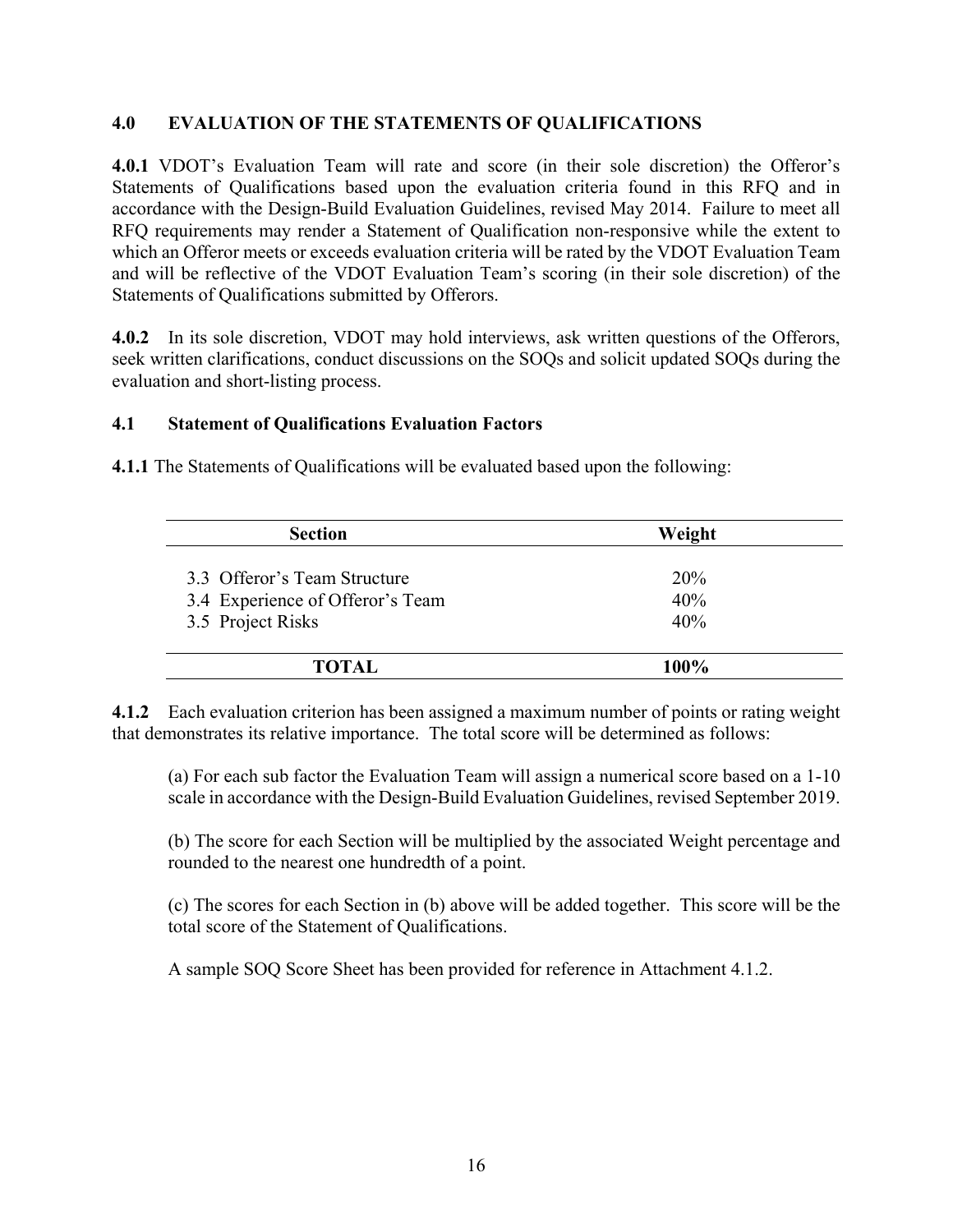#### **5.0 STATEMENT OF QUALIFICATIONS SUBMITTAL REQUIREMENTS**

This Section describes the requirements that all Offerors must satisfy in submitting Statements of Qualifications. Failure of any Offeror to submit its SOQ in accordance with this RFQ may result in rejection of its Statements of Qualifications.

#### **5.1 Due Date, Time and Location**

 All submissions must be made through Bid Express (bidexpress.com) by the due date and time set forth in Section 2.5 by the Offeror.

Neither fax nor email submissions will be accepted. Offerors are responsible for submitting by the deadline above, and late submissions will be rejected without opening, consideration, or evaluation.

#### **5.2 Format**

#### **The Statement of Qualifications format is prescribed below. If VDOT determines that an SOQ does not comply with or satisfy the format of this Section VDOT may find such Statements of Qualifications to be non-responsive.**

**5.2.1** The Statements of Qualifications shall be submitted electronically via Bid Express (bidexpress.com) by the Offeror (as defined in Section 3.2.1) on or before the due date and time set forth in Section 2.5. Offerors must register with Bid Express in order to submit the Statement of Qualification. Instructions regarding registering, set up and frequently asked questions relative to Bid Express can be found at http://www.virginiadot.org/business/request-for-qualifications.asp.

Bid Express will not allow late submission of Statements of Qualifications after the deadline identified in Part 1, Section 2.5. If the Statements of Qualifications is not submitted on or before the above specified date and time, then the Offeror shall be deemed non-responsive and will be disqualified from participating in the procurement for this Project.

**5.2.2** The Statement of Qualifications shall be:

- .1 Prepared on 8.5" x 11" page size (The Work History Forms shall be prepared on  $11"$  x  $17"$  format)
- .2 Separated by numbered sections corresponding to the order set forth in Section 3.0.

All fonts, except for the front cover of the Statement of Qualifications, should be Times New Roman 12-point (Times New Roman 10 point font may be used for filling out information on the Key Personnel Resume Form and the Work History Forms).

The format and appearance, including existing text, of the Key Personnel Resume Form and the Work History Forms should not be modified. The Key Personnel Resume Forms shall not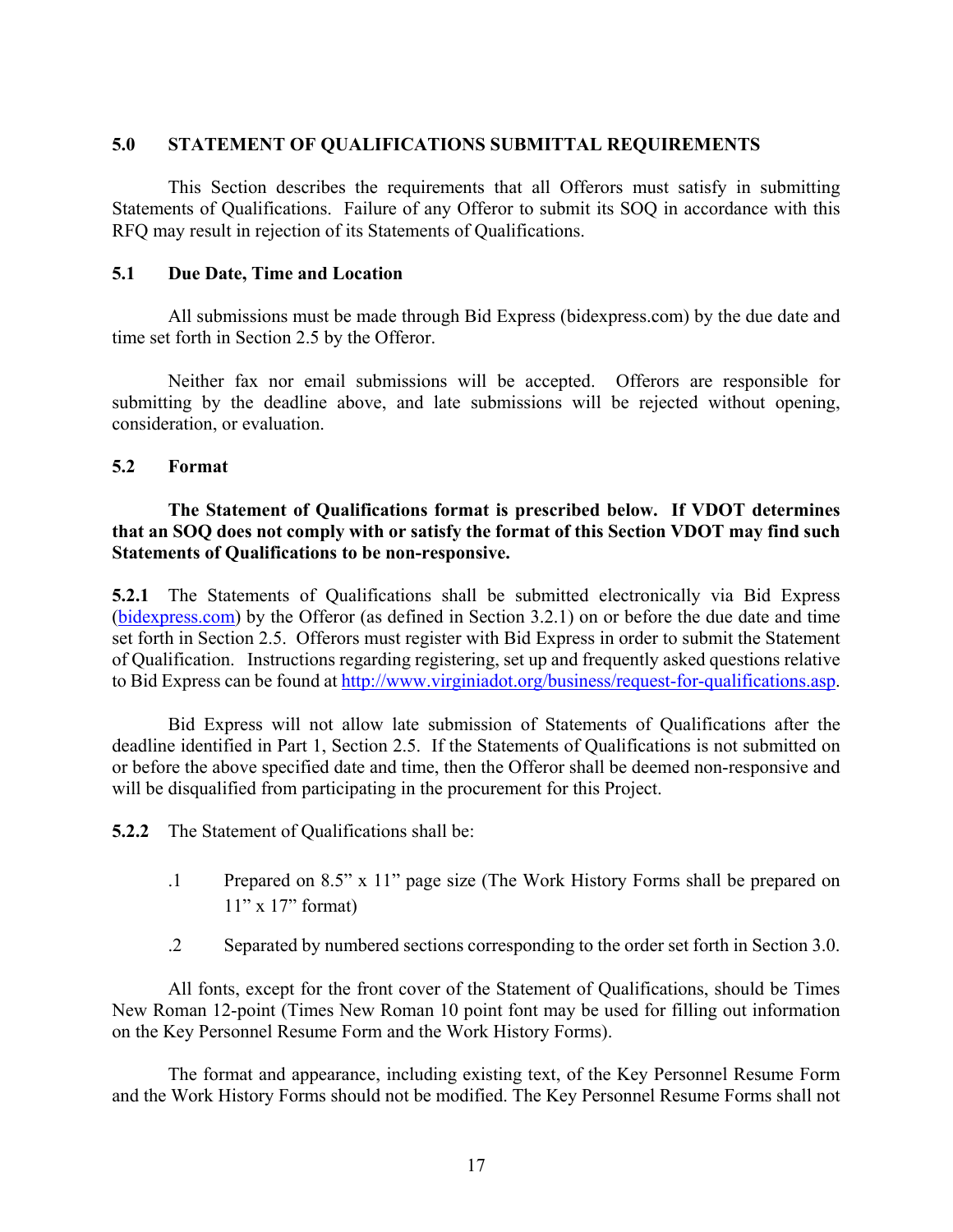exceed two (2) pages for each Key Personnel. The Work History Forms shall not exceed one (1) page per project for each the Lead Contractor and the Lead Designer.

**5.2.3** Each Offeror shall upload one (1) Statement of Qualifications, with full supporting documentation in a single cohesive Adobe PDF file. The PDF file should be no more than 20 megabytes (MB) in size.

The Statement of Qualifications shall include:

• The Letter of Submittal;

*The letter should be addressed to:*  Commonwealth of Virginia Department of Transportation (VDOT) 1401 E. Broad Street Richmond, Virginia 23219

Attention: Joseph A. Clarke, P.E. DBIA (APD Division)

- Evaluation Criteria
	- o Offeror's Team Structure
	- o Experience of the Offeror's Team
	- o Project Risks
- The SOQ Checklist
- Form C-78-RFO
- List of Affiliated and Subsidiary Companies
- Debarment Forms
- Copy of current listing of the Firm's prequalification posted on VDOT's website indicating Offeror is currently prequalified
- Surety Letter
- SCC and DPOR Information Tables
- Full size SCC and DPOR supporting registration/license documentation
- Key Personnel Resume Forms
- Work History Forms

The Statement of Qualifications shall be no more than fifteen (15) pages total. Page number references should be included in the lower right hand corner on each page of the Statement of Qualifications. **VDOT will remove and discard all pages in excess of the stipulated page limit.** Animated videos/ motion pictures are prohibited. The SOQ Checklist, Form C-78-RFQ, List of Affiliated and Subsidiary Companies, Debarment Forms, copy of current listing of the Firm's prequalification posted on VDOT's website indicating Offeror is currently prequalified, Surety Letter, SCC and DPOR Information Tables, Full size SCC and DPOR supporting registration/ license documentation, Key Personnel Resume Forms, and Work History Forms shall be included in appendices and these documents shall not be counted against the above-referenced page limit. The numbered tabs separating each section shall not count against the above referenced page limit, provided that no project specific information is included on them.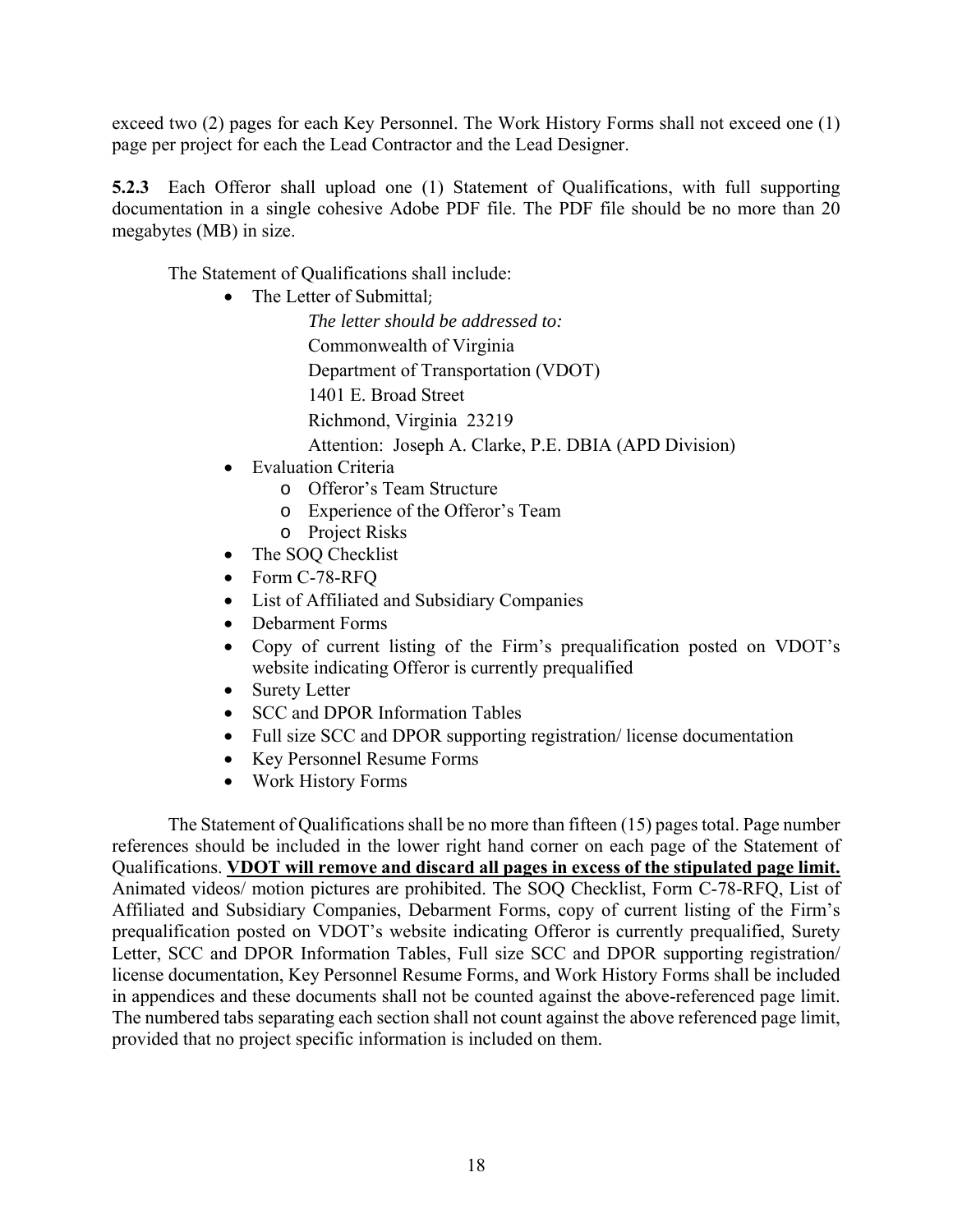# **6.0 QUESTIONS AND CLARIFICATIONS**

**6.1** All questions and requests for clarification regarding this RFQ shall be submitted to VDOT's POC in electronic format (submission by email is acceptable). No requests for additional information, clarification or any other communication should be directed to any other individual. **NO ORAL REQUESTS FOR INFORMATION WILL BE ACCEPTED.** 

**6.2** All questions or requests for clarification must be submitted by the due date and time set forth in Section 2.5. Questions or clarifications requested after such date and time will not be answered, unless VDOT elects, in its sole discretion, to do so.

**6.3** VDOT's responses to questions or requests for clarification shall be in writing, and may be accomplished by an Addendum to this RFQ. VDOT will not be bound by any oral communications, or written interpretations or clarifications that are not issued in writing or set forth in an Addendum.

**6.4** VDOT, in its sole discretion, shall have the right to seek clarifications from any Offeror to fully understand information contained in the Statement of Qualifications and to help rate and score the Offerors.

# **7.0 RIGHTS AND OBLIGATIONS OF VDOT**

# **7.1 Reservation of Rights**

In connection with this procurement, VDOT reserves to itself all rights (which rights shall be exercisable by VDOT in its sole discretion) available to it under applicable law, including without limitation, the following, with or without cause and with or without notice:

**7.1.1** The right to cancel, withdraw, postpone or extend this RFQ or the subsequent RFP in whole or in part at any time prior to the execution by VDOT of a design-build contract, without incurring any obligations or liabilities.

**7.1.2** The right to issue a new RFQ.

**7.1.3** The right to reject any and all submittals, responses and proposals received at any time.

- **7.1.4** The right to modify all dates set or projected in this RFQ.
- **7.1.5** The right to terminate evaluations of responses received at any time.

**7.1.6** The right to suspend and terminate the procurement process for the Project, at any time.

**7.1.7** The right to revise and modify, at any time prior to the RFP submittal date, factors it will consider in evaluating responses to this RFQ and the subsequent RFP and to otherwise revise its evaluation methodology.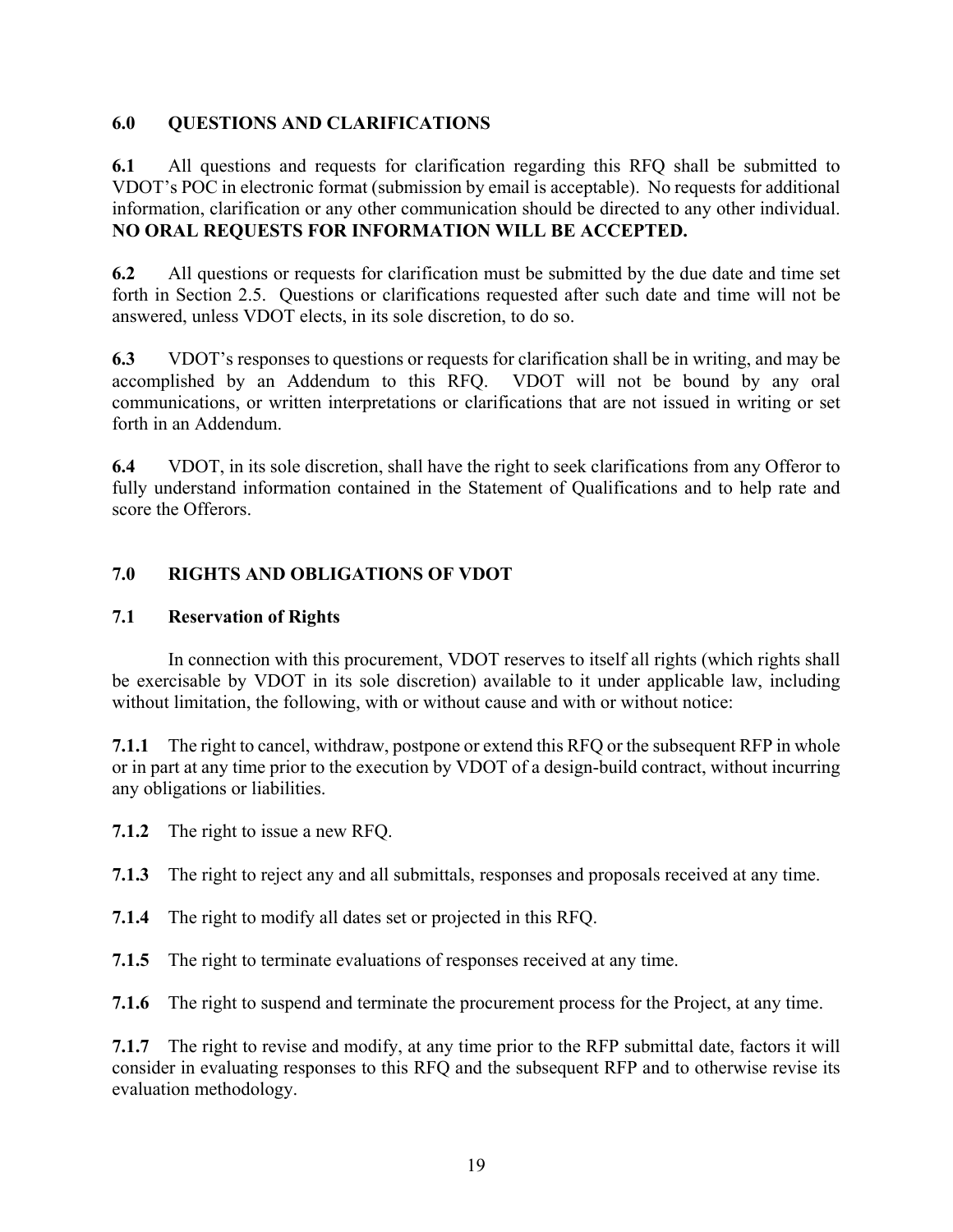**7.1.8** The right to waive or permit corrections to data submitted with any response to this RFQ until such time as VDOT declares in writing that a particular stage or phase of its review of the responses to this RFQ has been completed and closed.

**7.1.9** The right to issue addenda, supplements, and modifications to this RFQ, including but not limited to modifications of evaluation criteria or methodology and weighting of evaluation criteria.

**7.1.10** The right to permit submittal of addenda and supplements to data previously provided with any response to this RFQ until such time as VDOT declares in writing that a particular stage or phase of its review of the responses to this RFQ has been completed and closed.

**7.1.11** The right to hold meetings and conduct discussions and correspondence with one or more of the Offerors responding to this RFQ to seek an improved understanding and evaluation of the responses to this RFQ.

**7.1.12** The right to seek or obtain data from any source that has the potential to improve the understanding and evaluation of the responses to the RFQ, including the right to seek clarifications from Offerors.

**7.1.13** The right to permit Offerors to add or delete firms and/or key personnel until such time as VDOT declares in writing that a particular stage or phase of its review has been completed and closed.

**7.1.14** The right to add or delete Offeror responsibilities from the information contained in this RFQ or the subsequent RFP.

**7.1.15** The right to appoint and change appointees of any Evaluation Team.

**7.1.16** The right to use assistance of technical and legal experts and consultants in the evaluation process.

**7.1.17** The right to waive deficiencies, informalities and irregularities in an SOQ, accept and review a non-conforming SOQ or seek clarifications or supplements to an SOQ.

**7.1.18** The right to disqualify any Offeror that changes its submittal without VDOT approval.

**7.1.19** The right to change the method of award between the advertisement of the RFQ and the advertisement of the RFP.

**7.1.20** The right to respond to all, some, or none of the inquiries, questions and/or requests for clarification received relative to the RFQ.

**7.1.21** The right to use all or part of an unsuccessful short-listed Offeror's proposal that accepts a Proposal Payment.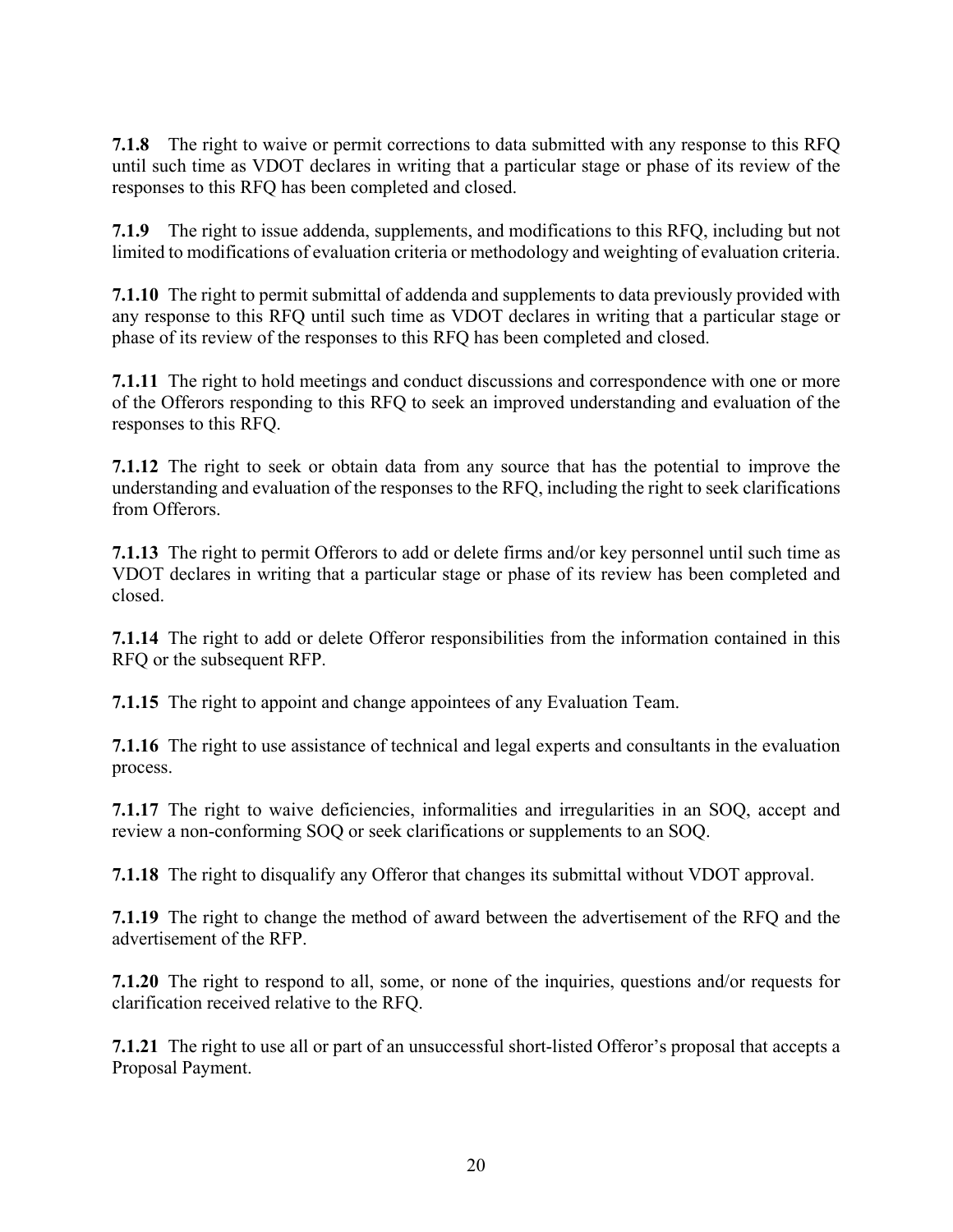#### **7.2 VDOT Not Obligated for Costs of Proposing**

 VDOT assumes no obligations, responsibilities, and liabilities, fiscal or otherwise, to reimburse all or part of the costs incurred or alleged to have been incurred by parties considering a response to and/or responding to this RFQ, or the subsequent RFP. All of such costs shall be borne solely by each Offeror and its team members. Notwithstanding the above, VDOT intends to provide those short-listed Offerors who submit a responsive Proposal to the RFP, but who are not awarded the design-build contract, a Proposal Payment in consideration for ownership of the information provided in the Proposal. VDOT anticipates the value of the Proposal Payment will be fifty thousand dollars (\$50,000). The terms for attaining such Proposal Payment will be identified in the RFP.

#### **8.0 PROTESTS**

This Section simply summarizes protest remedies available with respect to the provisions of the *Code of Virginia* that are relevant to protests of awards or decisions to award Design-Build Contracts by VDOT. This Section does not purport to be a complete statement of those provisions and is qualified in its entirety by reference to the actual provisions themselves.

In accordance with § 2.2-4360, of the *Code of Virginia*, if an unsuccessful Offeror wishes to protest the award or decision to award a contract, such Offeror must submit a protest in writing to VDOT's POC no later than ten (10) calendar days after the award or the announcement posting the decision to award, whichever occurs first. The written protest shall include the basis for the protest and the relief sought. No protest shall lie for a claim that the selected Offeror is not a responsible bidder.

Public notice of the award or the announcement of the decision to award shall be given by the public body in the manner prescribed in the terms or conditions of the Invitation to Bid or Request for Proposal. However, if the protest of any Offeror depends in whole or in part upon information contained in public records pertaining to the procurement transaction that are subject to inspection under § 2.2-4342, of the *Code of Virginia*, then the time within which the protest must be submitted shall expire ten (10) calendar days after those records are available for inspection by such Offeror under § 2.2-4342, of the *Code of Virginia*.

VDOT shall issue a decision in writing within ten (10) calendar days of the receipt of any protest stating the reasons for the action taken. This decision shall be final unless the Offeror appeals within ten (10) calendar days of receipt of the written decision, by instituting legal action in accordance with § 2.2-4364*,* of the *Code of Virginia.* 

Pursuant to § 2.2-4362, of the *Code of Virginia*, an award need not be delayed for the period allowed a bidder or Offeror to protest, but in the event of a timely protest, no further action to award the Contract will be taken unless there is a written determination by the Commissioner, or his designee, that proceeding without delay is necessary to protect the public interest or unless the Design-Build Proposal would expire. Further, pursuant to § 2.2-4361, of the *Code of Virginia*,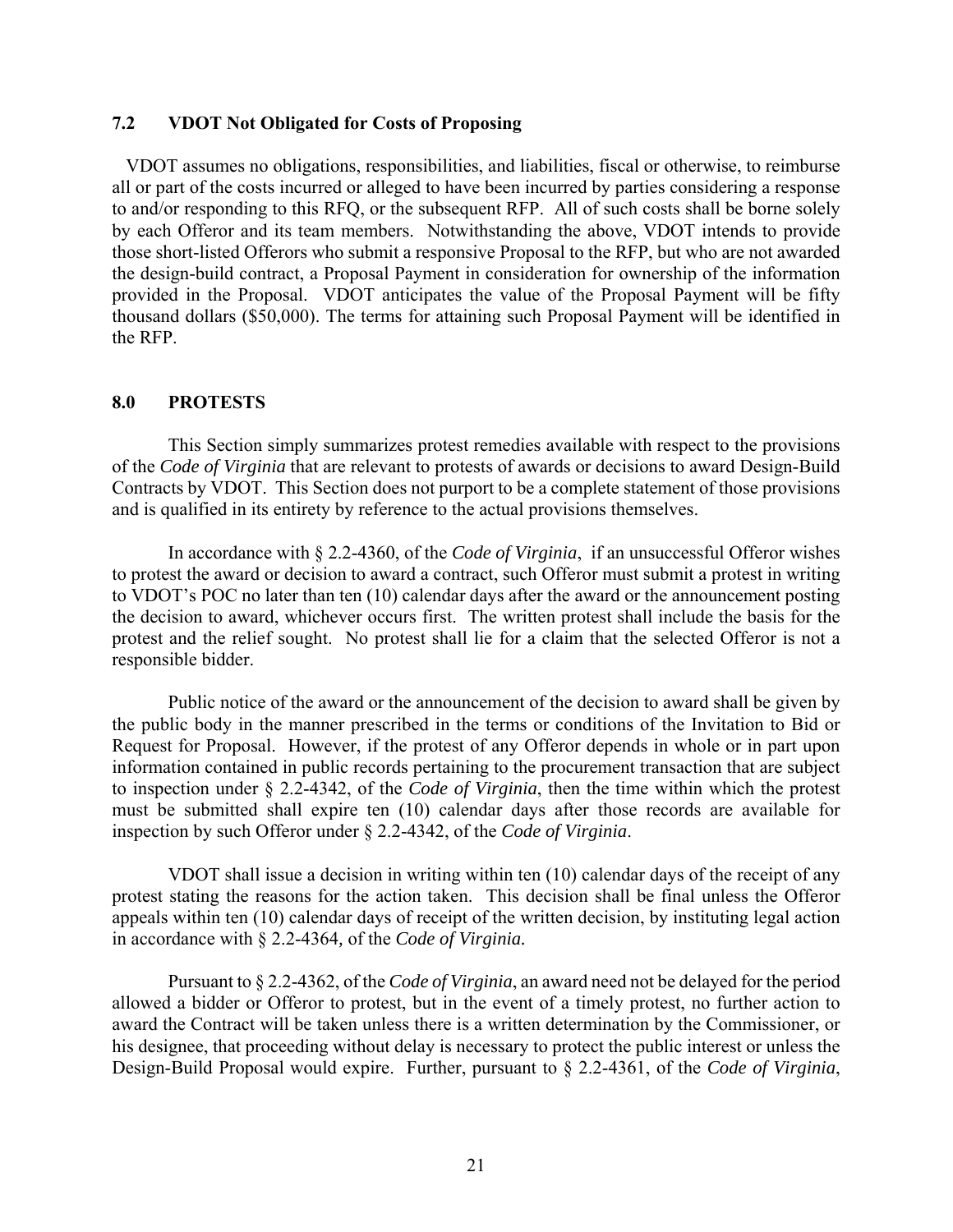pending a final determination of a protest or appeal, the validity of the contract awarded and accepted in good faith shall not be affected by the fact that a protest or appeal has been filed.

# **9.0 ADMINISTRATIVE REQUIREMENTS**

In addition to the specific submittal requirements set forth in Section 3.0 above, all Offerors shall comply with the following:

**9.1** All Offerors and Submittals must at the time of their SOQ submittal comply with the law and nothing herein is intended to contradict, nor supersede, any applicable State and Federal laws and regulations. All Offerors shall be eligible at the time of their SOQ submittal, under the law and relevant regulations, to offer and to provide all services proposed and related to the Project. Unless exempted by §§ 54.1-401, 54.1-402, or 54.1-402.1 of the *Code of Virginia*, any person, partnership, corporation, or other entity offering or practicing architecture, engineering, or land surveying shall be registered or licensed in accordance with the provision of *Chapter 4, Title 54.1 of the Code of Virginia.* Offerors shall satisfy at the time of their SOQ submittal all commercial and professional registration requirements, including, but not limited to the requirements of the State Corporation Commission and the Department of Professional and Occupational Regulations.

**9.2** VDOT will not consider for award any Proposals submitted by any Offerors and will not consent to subcontracting any portions of the proposed Design-Build Contract to any subconsultants in violation of the provisions of the Federal Immigration Reform and Control Act of 1986, which prohibits employment of illegal aliens.

**9.3** All Offerors must have internal control systems in place that meet federal requirements for accounting. These systems must comply with requirements of 48 CFR 31, "Federal Acquisition Regulations, Contract Cost Principles and Procedures," and 23 CFR 172, "Administration of Engineering and Design Related Service Contracts."

**9.4** VDOT assures compliance with Title VI of the Civil Rights Act of 1964, as amended. The consultant and all subconsultants selected for this Project will be required to submit a Title VI Evaluation Report (EEO-D2) when requested by the Department to respond to the RFP. This requirement applies to all consulting firms with fifteen (15) or more employees.

**9.5** VDOT does not discriminate against an Offeror because of race, religion, color, sex, national origin, age, disability, or any other basis prohibited by state law relating to discrimination in employment.

The Offerors shall note and comply with Commonwealth of Virginia Executive Order 61 Ensuring Equal Opportunity and Access for all Virginians in state contracting and public services. The Offerors shall maintain a non-discrimination policy, which prohibits discrimination by the Offeror on the basis of race, sex, color, national origin, religion, sexual orientation, gender identity, age, political affiliation, disability, or veteran status. This policy shall be followed in all employment practices, subcontracting practices, and delivery of goods or services. The Offerors shall also include this requirement in all subcontracts valued over \$10,000.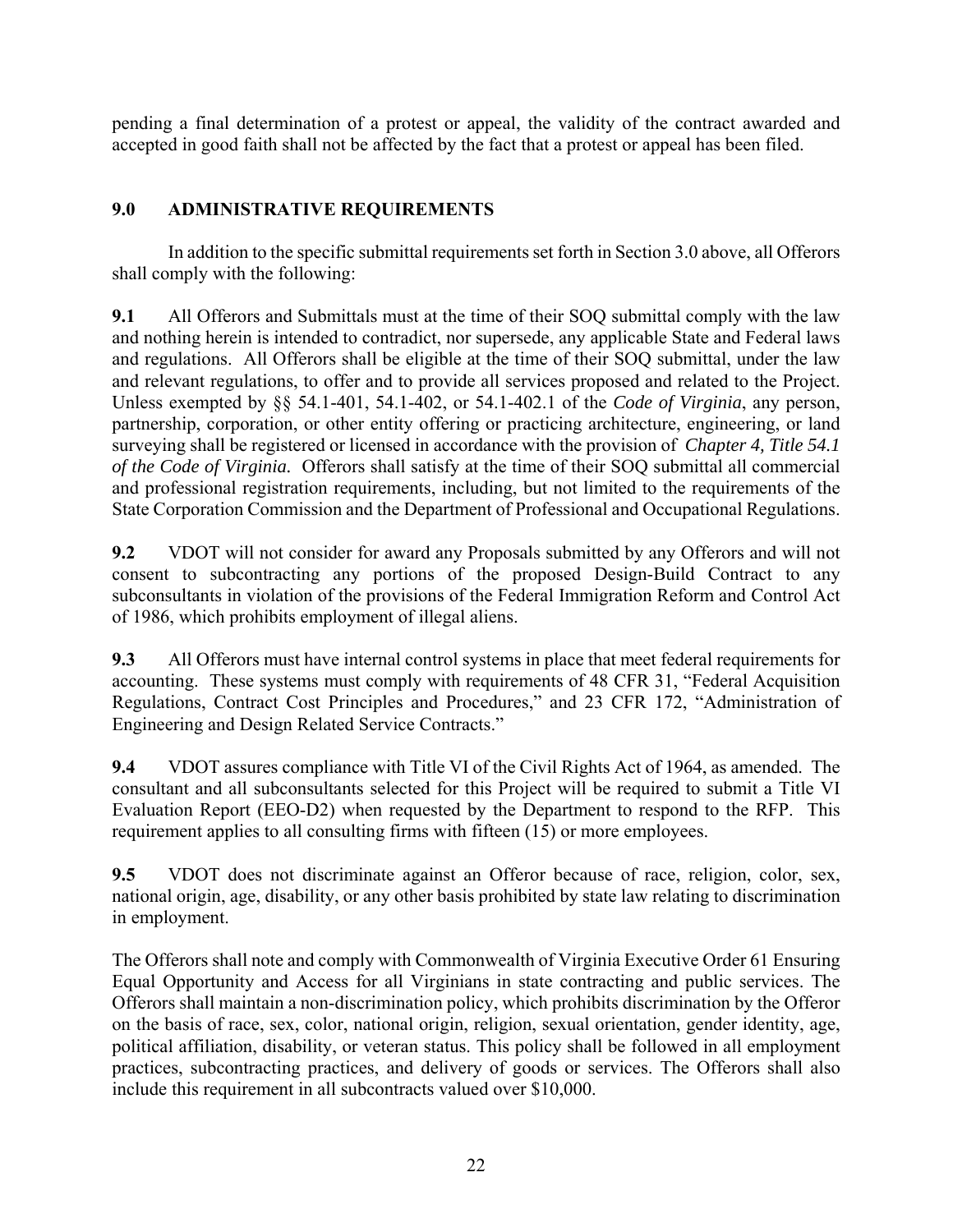**9.6** Offerors shall note and comply with the requirements relative to the eVA Business-to-Government Vendor system. Virginia's Total e-Procurement Solution, web site portal (*http://www.eva.state.va.us*), streamlines and automates government purchasing activities in the Commonwealth. The portal is the gateway for vendors to conduct business with state agencies and public bodies. All vendors desiring to provide goods and/or services to the Commonwealth shall participate in the eVA Internet e-procurement solution through either eVA Basic Vendor Registration Service or eVA Premium Vendor Registration Service. For more detail information regarding eVA, registrations, fee schedule, and transaction fee, use the website link: (*http://www.eva.state.va.us*).

**9.7** Offerors are prohibited to access VDOT right of way and private property within the Project Limits to perform any activities other than to observe the conditions of the site, unless otherwise approved in writing by VDOT's POC included in Section 2.7. If any member of the Offeror's team has access to geotechnical investigations/information/evaluations or any exploratory borings conducted within the Project Limits prior to release of RFQ, they shall disclose such information to VDOT's POC for determination of how this information would affect the opportunity of that entity to participate in the Project procurement. Furthermore, the Offerors are on notice that any unauthorized access to VDOT right of way and private property within the Project may be considered sufficient for the disqualification of the Offeror or may render the Offeror's SOQ non-responsive or both.

# **10.0 DISADVANTAGED BUSINESS ENTERPRISES (DBEs)**

**10.1** Any Design-Builder, subcontractor, supplier, DBE firm, and contract surety involved in the performance of work on a federal-aid contract shall comply with the terms and conditions of the United States Department of Transportation (USDOT) DBE Program as the terms appear in Part 26 of the Code of Federal Regulations (49 CFR as amended), the USDOT DBE Program regulations; VDOT's DBE Program rules and regulations, VDOT's Road and Bridge Specifications and Part 5 Exhibit 107.15 (Special Provision for Use of Disadvantaged Business Enterprise for Design-Build Projects).

**10.2** It is the policy of VDOT that DBEs, as defined in 49 CFR Part 26, shall have every opportunity to participate in the performance of construction/consultant contracts. The DBE contract goal for this procurement is identified in Section 3.2.11. Offerors are encouraged to take all necessary and reasonable steps to ensure that DBEs have every opportunity to compete for and perform services on contracts, including participation in any subsequent supplemental contracts. If a portion of the work on the Project is to be subcontracted out, Offerors must seek out and consider DBEs as potential subcontractors. DBEs must be contacted to solicit their interest, capability and qualifications. Any agreement between an Offeror and a DBE whereby the DBE promises not to provide services to any other Offeror or other contractors/consultants is prohibited.

**10.3** After Award of the Contract the Design-Builder shall submit documentation related to the use of DBEs for the Project in accordance with the procedures set forth in Part 5 Exhibit 107.15 (Special Provision for Use of Disadvantaged Business Enterprise for Design-Build Projects). The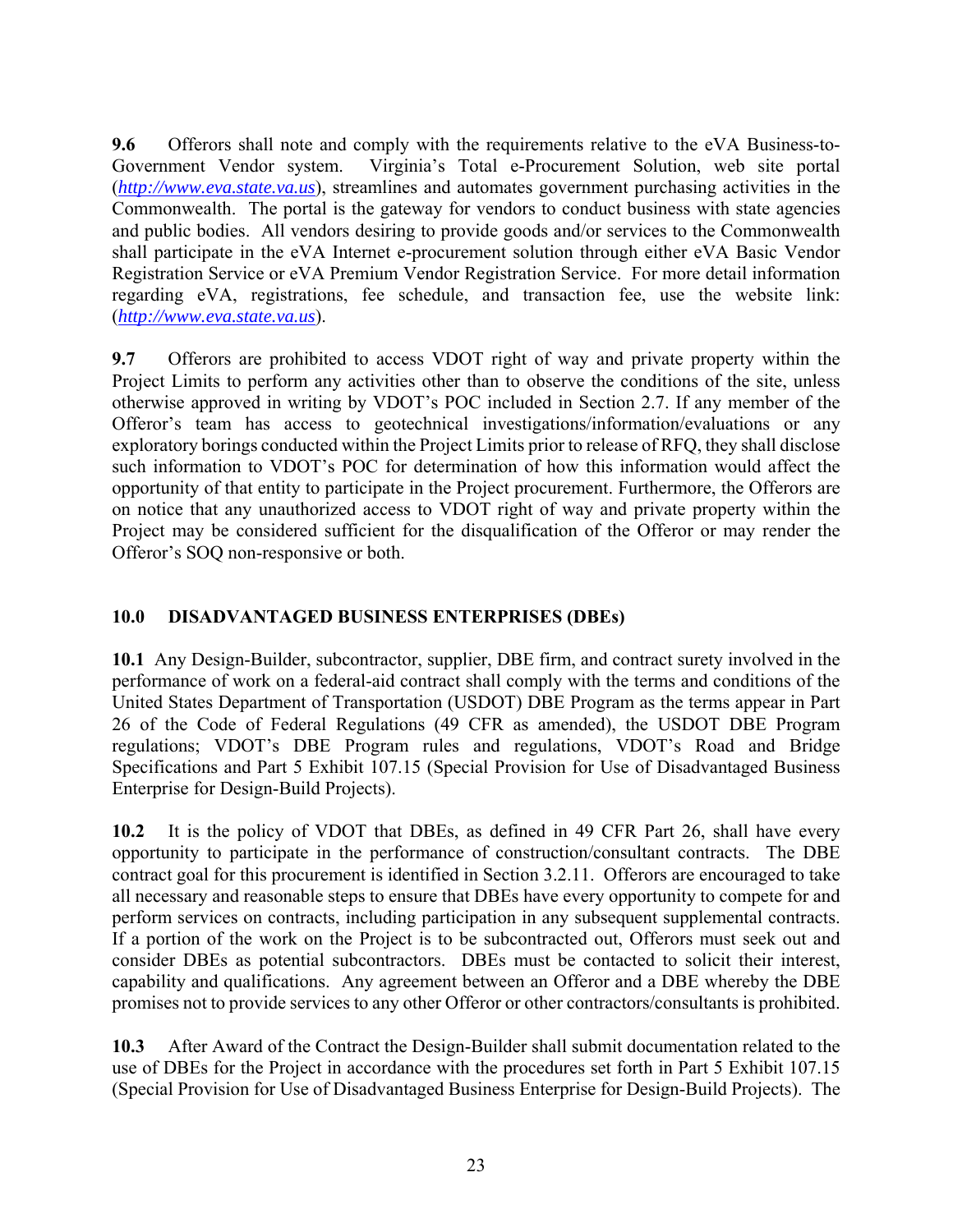DBE must be certified with the Virginia Department of Small Business and Supplier Diversity (SBSD) prior to the performance of any work for the Project. In the case where the DBE is to be utilized to achieve the DBE participation goal, the DBE must be certified prior to the submission to VDOT of Forms C-111 (Minimum DBE Requirements), C-112 (Certification of Binding Agreement with DBE Firms) and Form C-48 (Subcontractor/Supplier Solicitation and Utilization). If the DBE is a prime, the firm will receive full credit for the planned involvement of their own workforce, as well as the work they commit to be performed by DBE subcontractors. DBE primes are encouraged to make the same outreach. DBE credit will be awarded only for work actually performed by DBEs themselves. When a DBE prime or subcontractor subcontracts work to another firm, the work counts toward the DBE goals only if the other firm itself is a DBE. A DBE must perform or exercise responsibility for at least 30% of the total cost of its contract with its own workforce.

**10.4** DBE certification entitles a firm to participate in VDOT's DBE Program. However, it does not guarantee that the firm will obtain VDOT work nor does it attest to the firm's abilities to perform any particular type of work.

**10.5** When preparing bids for projects with DBE goals, VDOT encourages prospective bidders to seek the assistance of the following offices:

> Department of Small Business and Supplier Diversity 1111 East Main Street, Suite 300 Richmond, VA 23219 Phone: (804) 786-6585 *http://www.sbsd.virginia.gov/*

 Metropolitan Washington Airports Authority Equal Opportunity Programs Department 1 Aviation Circle Washington, DC 20001 Phone: (703) 417-8625 *http://www.metwashairports.com/*

Contractors are also encouraged to seek help from the VDOT Districts Equal Employment Opportunity (EEO) Offices, Central Office Civil Rights Office and the VDOT Business Opportunity and Workforce Development (BOWD) Center as listed below:

> VDOT Central Office Lynchburg District 1221 East Broad Street 4219 Campbell Avenue Richmond, VA 23219 Lynchburg, VA 24501 (804) 786-2085 (434) 856-8169 Bristol District Northern Virginia District 870 Bonham Drive 4975 Alliance Drive Bristol, VA 24201 Fairfax, VA 22030 (276) 669-9907 (703) 259-1775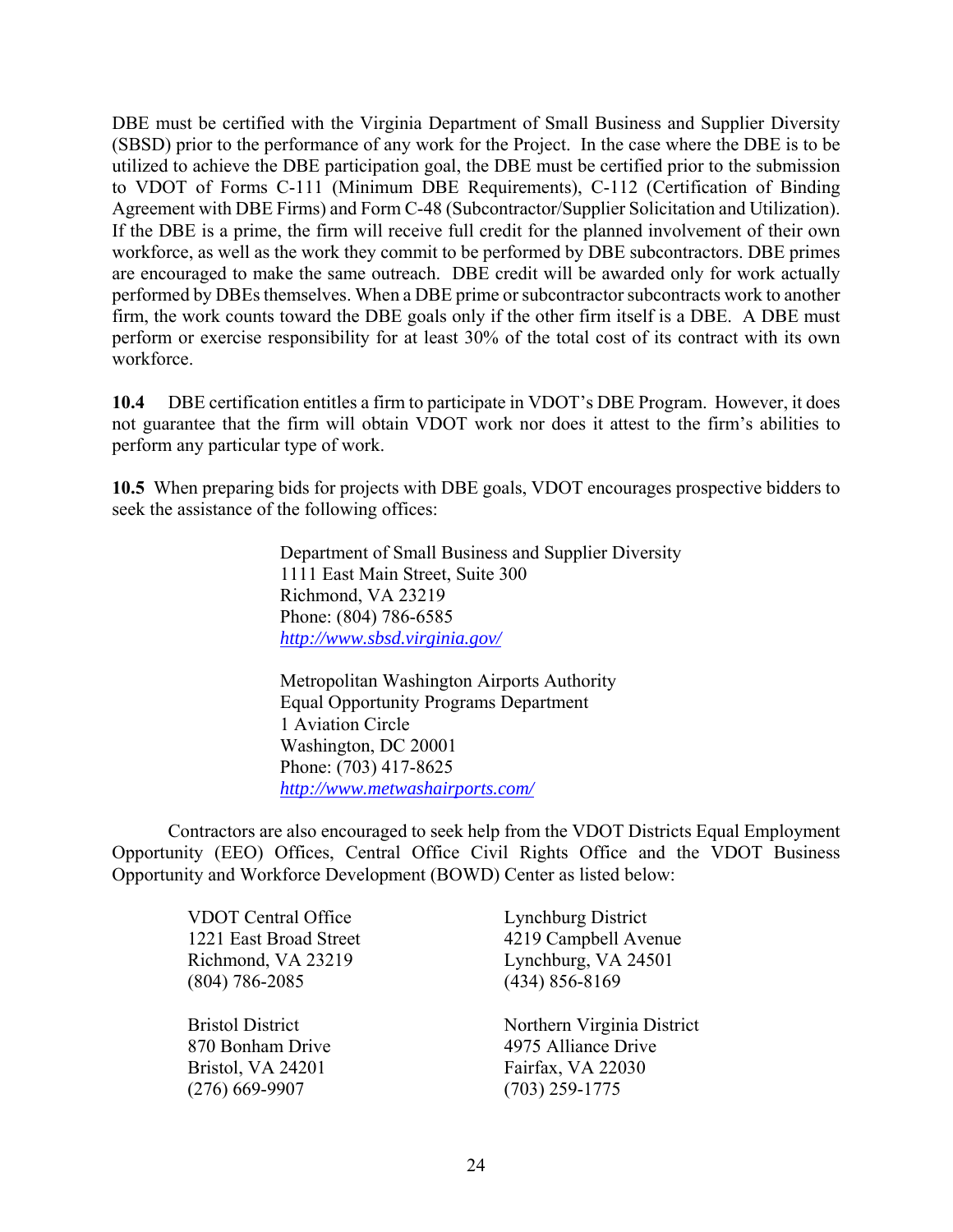Culpeper District Richmond District (540) 829-7523 (804) 524-6091

Fredericksburg District Salem District 87 Deacon Road 731 Harrison Avenue Fredericksburg, VA 22405 Salem, VA 24153 (540) 899-4562 (540) 387-5453

**Hampton Roads District Staunton District** 7511 Burbage Drive 811 Commerce Road Suffolk, VA 23435 Staunton, VA 24401 (757) 956-3000 (540) 332-7888

BOWD 1602 Rolling Hills Drive Suite 110 Richmond, VA 23229 Phone: (804) 662-9555

1601 Orange Road 2430 Pine Forest Drive Culpeper, VA 22701 Colonial Heights, VA 23834

The following informational websites may also be of assistance:

*www.virginiadot.org/business/bu\_bizDev.asp* 

*www.virginiadot.org/business/bu-civil-rights-home.asp* 

**10.6** The I-95 City of Richmond Bridge Rehab Bundling project has federal funding. In accordance with the Governor's Executive Order No. 20, VDOT requires a utilization of Small, Women and Minority (SWaM) Businesses to participate in the performance of state funded projects. VDOT also encourages the utilization of SWaM Firms to participate in the performance of federally funded projects. A list of Department of Small Business and Supplier Diversity (SBSD) certified SWaM firms is maintained on the SBSD web site (*http://www.sbsd.virginia.gov/*) under the SWaM Vendor Directory link. Offerors are encouraged to take all necessary and reasonable steps to ensure that SWaM firms have the maximum opportunity to compete for and perform services in the design-build contract. If the Offeror intends to subcontract a portion of the services on the Project, the Offeror is encouraged to seek out and consider SWaM firms as potential subconsultants. The Offeror is encouraged to contact SWaM firms to solicit their interest, capability and qualifications. Any agreement between an Offeror and a SWaM firm whereby the SWaM firm promises not to provide services to other Offerors is prohibited.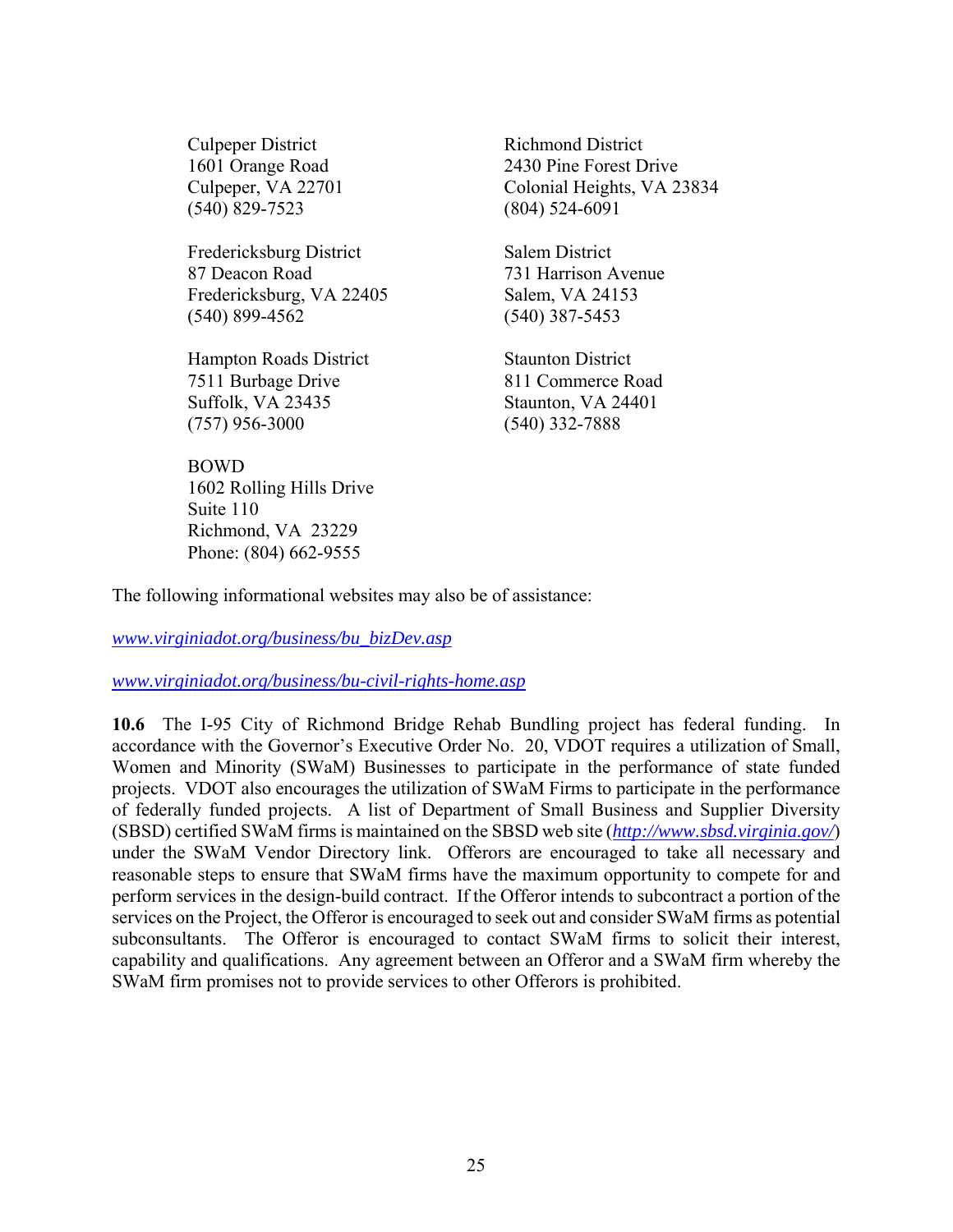## **11.0 MISCELLANEOUS**

#### **11.1 Requirement to Keep Team Intact**

 The team proposed by Offeror, including but not limited to the Offeror's organizational structure, Lead Contractor, the Lead Designer, Key Personnel, Sub-Contractor and/or Sub-Consultant and other individuals identified pursuant to Section 3.3, shall remain on the Offeror's team for the duration of the procurement process and, if the Offeror is awarded the Design-Build Contract, the duration of the Design-Build Contract. The Offeror shall not change or substitute any Key Personnel except due to voluntary or involuntary termination of employment, retirement, death, disability, incapacity, or as otherwise approved by the Department. Any proposed change of Key Personnel must be submitted in writing to VDOT's POC, who, in his/her sole discretion, will determine whether to authorize a change. Job duties and responsibilities of Key Personnel shall not be delegated to others for the duration of the Contract.

# **11.2 Conflict of Interest**

**11.2.1** Implementation guidelines for VDOT's policy on organizational conflicts of interest relating to Design-Build procurement are documented in the Alternative Project Delivery Division IIM-APD-2.2

http://www.virginiadot.org/business/design-build.asp)

**11.2.2** Each Offeror shall require its proposed team members to identify potential conflicts of interest or a real or perceived competitive advantage relative to this procurement. Offerors are notified that prior or existing contractual obligations between a company and a federal or state agency relative to the Project or VDOT's Design-Build program may present a conflict of interest or a competitive advantage. If a potential conflict of interest or competitive advantage is identified, the Offeror shall submit in writing the pertinent information to VDOT's POC.

**11.2.3** VDOT, in its sole discretion, will make a determination relative to potential organizational conflicts of interest or a real or perceived competitive advantage, and its ability to mitigate such a conflict. An organization determined to have a conflict of interest or competitive advantage relative to this procurement that cannot be mitigated, shall not be allowed to participate as a Design-Build team member for the Project. Failure to abide by VDOT's determination in this matter may result in a proposal being declared non-responsive.

**11.2.4** Conflicts of interest and a real or perceived competitive advantage are described in state and federal law, and, for example, may include, but are not limited to the following situations:

- .1 An organization or individual hired by VDOT to provide assistance in development of instructions to Offerors or evaluation criteria for the Project.
- .2 An organization or individual hired by VDOT to provide assistance in development of instructions to Offerors or evaluation criteria as part of the programmatic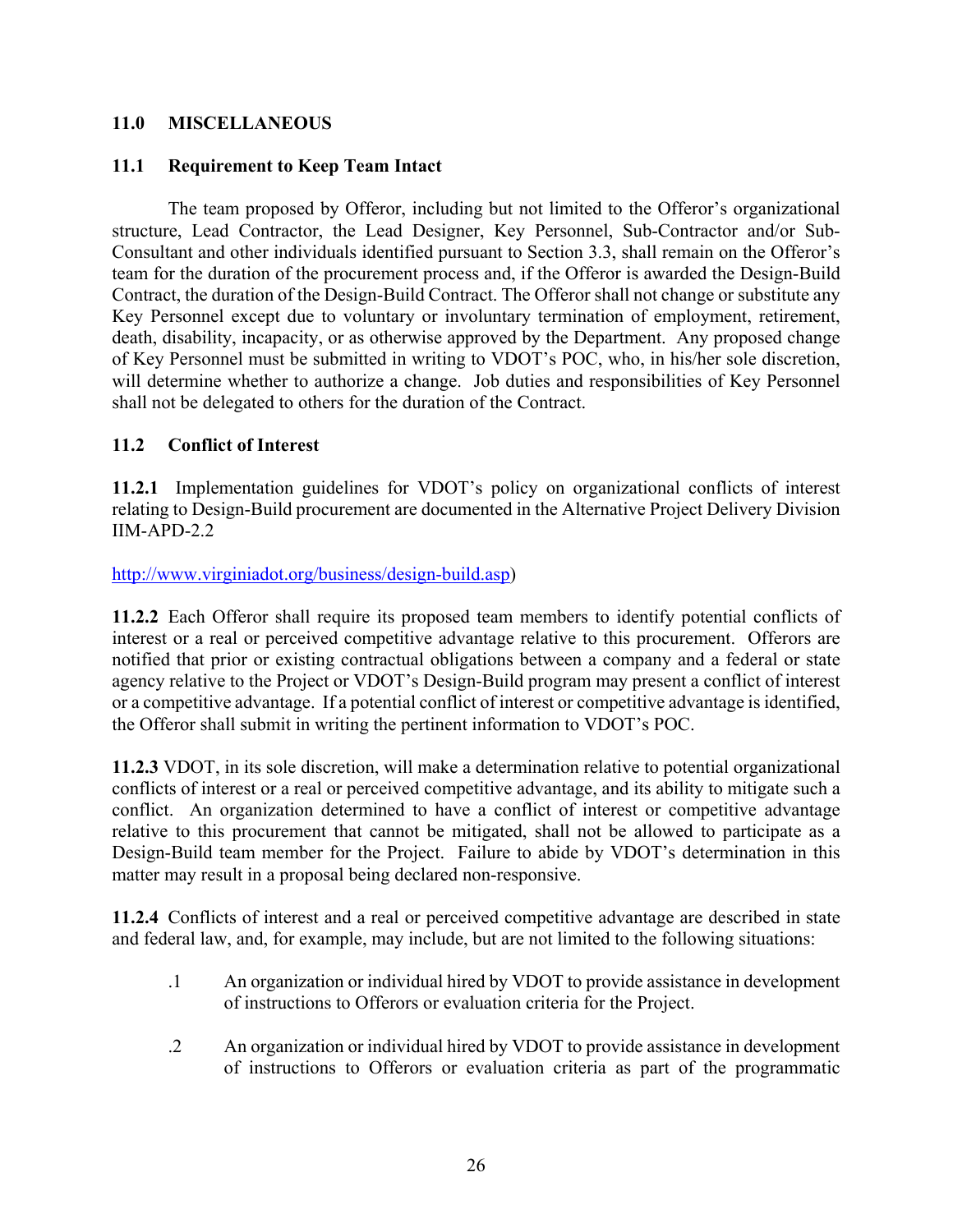guidance or procurement documents for VDOT's Design-Build program, and as a result has a unique competitive advantage relative to the Project.

- .3 An organization or individual with a present or former contract with VDOT to prepare planning, environmental, engineering, or technical work product for the Project, and has a potential competitive advantage because such work product is not available to all potential Offerors in a timely manner prior to the procurement process.
- .4 An organization or individual with a present contract with VDOT to provide assistance in Design-Build contract administration for the Project.

**11.2.5** VDOT reserves the right, in its sole discretion, to make determinations relative to potential conflicts of interest on a project specific basis.

**11.2.6** VDOT may, in its sole discretion, determine that a conflict of interest or a real or perceived competitive advantage may be mitigated by disclosing all or a portion of the work product produced by the organization or individual subject to review under this Section. If documents have been designated as proprietary by Virginia law, the Offeror will be given the opportunity to waive this protection from disclosure. If an Offeror elects not to disclose, then the Offeror may be declared non-responsive.

**11.2.7** The firms listed below will not be allowed to participate as a Design-Build team member due to a conflict of interest.

- Reynolds, Smith and Hills, Inc. (used in Virginia by RS&H, Inc.)
- Johnson, Mirmiran & Thompson, Inc. (JMT)
- T3 Design Corporation (T3)

Any SOQs received in violation of this requirement will be rejected.

# **11.3 Ethics in Public Contracting Act**

VDOT may, in its sole discretion, disqualify the Offeror from further consideration for the award of the Design-Build Contract if it is found after due notice and examination by VDOT that there is a violation of the Ethics in Public Contracting Act, Section 2.2-4367 of the Virginia Code, or any similar statute involving the Offeror in the procurement of the contract.

# **11.4 Virginia Freedom of Information Act**

**11.4.1** All SOQs submitted to VDOT become the property of VDOT and are subject to the disclosure requirements of Section 2.2-4342 of the Virginia Public Procurement Act and the Virginia Freedom of Information Act (FOIA) (Section 2.2—3700 et seq. of the *Code of Virginia*). Offerors are advised to familiarize themselves with the provisions of each Act referenced herein to ensure that documents identified as confidential will not be subject to disclosure under FOIA. In no event shall the Commonwealth, the Commissioner of Highways, or VDOT be liable to an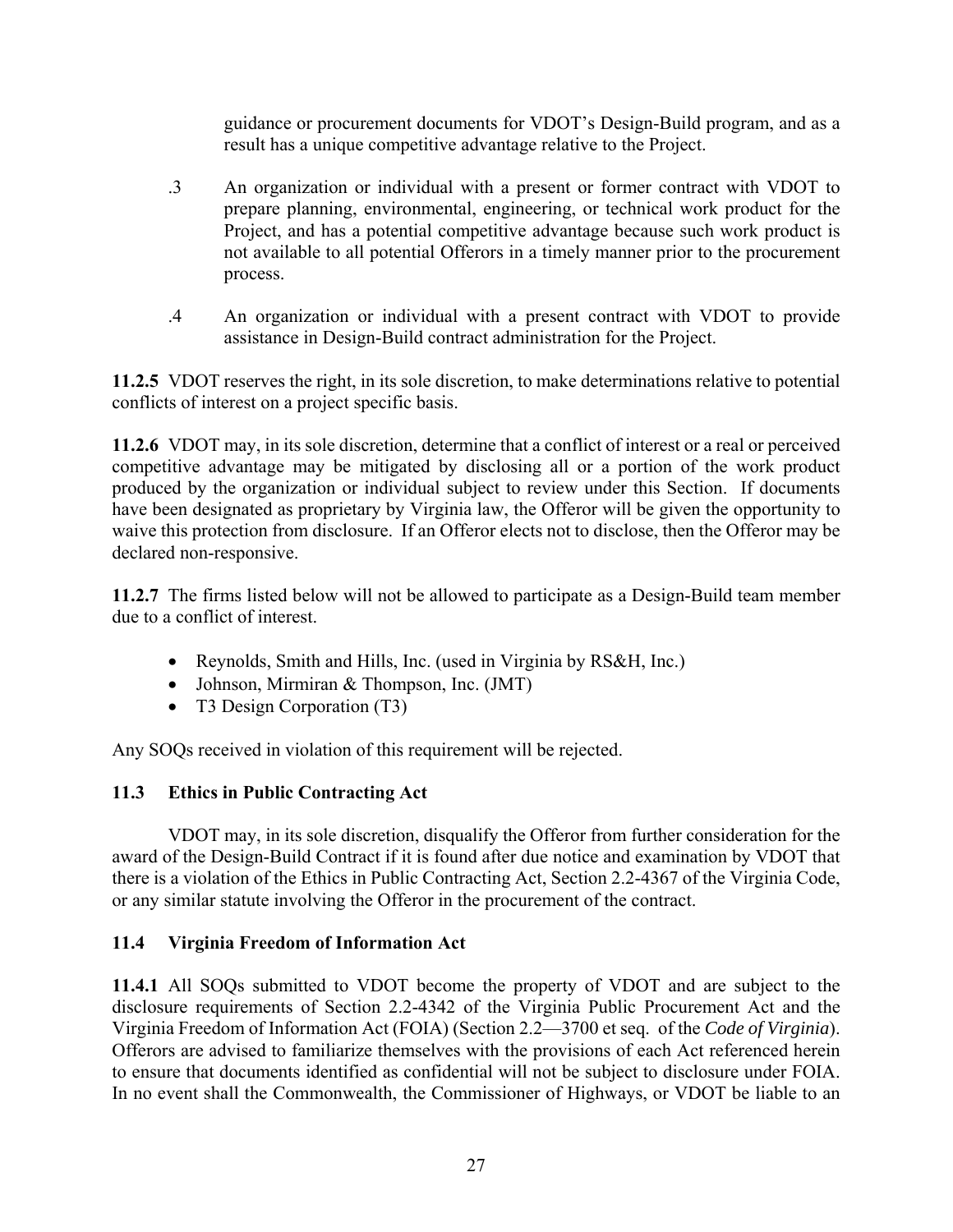Offeror for the disclosure of all or a portion of a SOQ submitted pursuant to this request not properly identified as confidential.

**11.4.2** If a responding Offeror has special concerns about information which it desires to make available to VDOT but which it believes constitutes a trade secret, proprietary information, or other confidential information exempted from disclosure, such responding Offeror should specifically and conspicuously designate that information as such in its SOQ and state in writing why protection of that information is needed. The Offeror should make a written request to VDOT's POC. The written request shall:

- .1Invoke such exemption upon the submission of the materials for which protection is sought.
- .2 Identify the specific data or other materials for which the protection is sought.
- .3State the reasons why the protection is necessary.
- .4 Indicate that a similar process with the appropriate officials of the affected local jurisdictions is or will be conducted. Failure to take such precautions prior to submission of a SOQ may subject confidential information to disclosure under the Virginia FOIA.

**11.4.3** Blanket designations that do not identify the specific information shall not be acceptable and may be cause for VDOT to treat the entire SOQ as public information. Nothing contained in this provision shall modify or amend requirements and obligations imposed on VDOT by applicable law, and the applicable law(s) shall control in the event of a conflict between the procedures described above and any applicable law(s).

**11.4.4** In the event VDOT receives a request for public disclosure of all or any portion of a SOQ identified as confidential, VDOT will attempt to notify the Offeror of the request, providing an opportunity for such Offeror to assert, in writing, claimed exemptions under the FOIA or other Virginia law. VDOT will come to its own determination whether or not the requested materials are exempt from disclosure. In the event VDOT elects to disclose the requested materials, it will provide the Offeror advance notice of its intent to disclose.

**11.4.5** Because of the confidential nature of the evaluation and negotiation process associated with this Project, and to preserve the propriety of each Offeror's SOQ, it is VDOT's intention, subject to applicable law, not to consider a request for disclosure until after VDOT's issuance of a Notice of Intent to Award. Offerors are on notice that once a Design-Build Contract is executed, some or all of the information submitted in the SOQ may lose its protection under the applicable Virginia law.

# **11.5 Compliance with the Law in Virginia**

Failure to comply with the law with regard to those legal requirements in Virginia (whether federal or state) regarding your ability to lawfully offer and perform any services proposed or